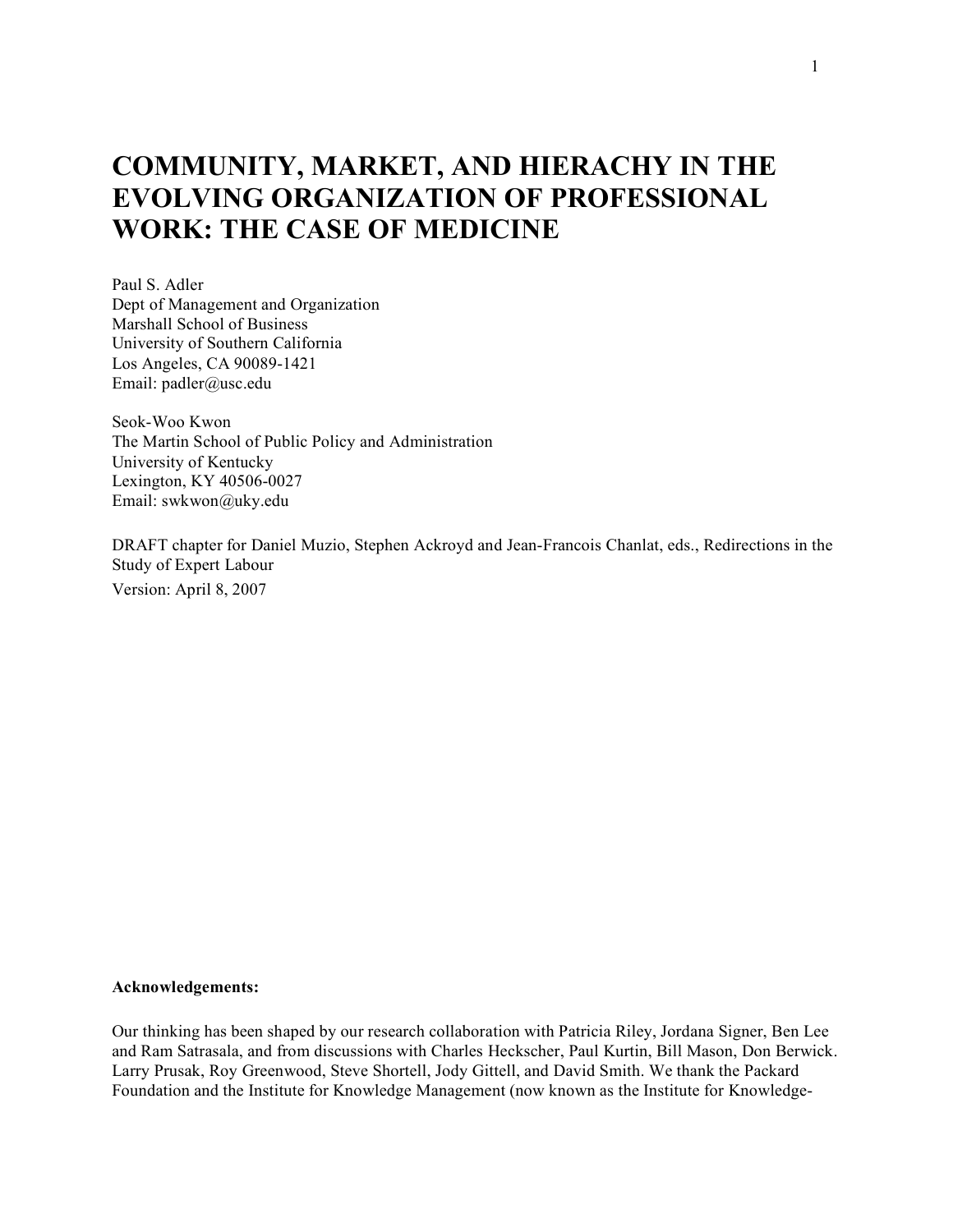Based Organizations) for generous financial support. They bear no responsibilities for the opinions expressed here.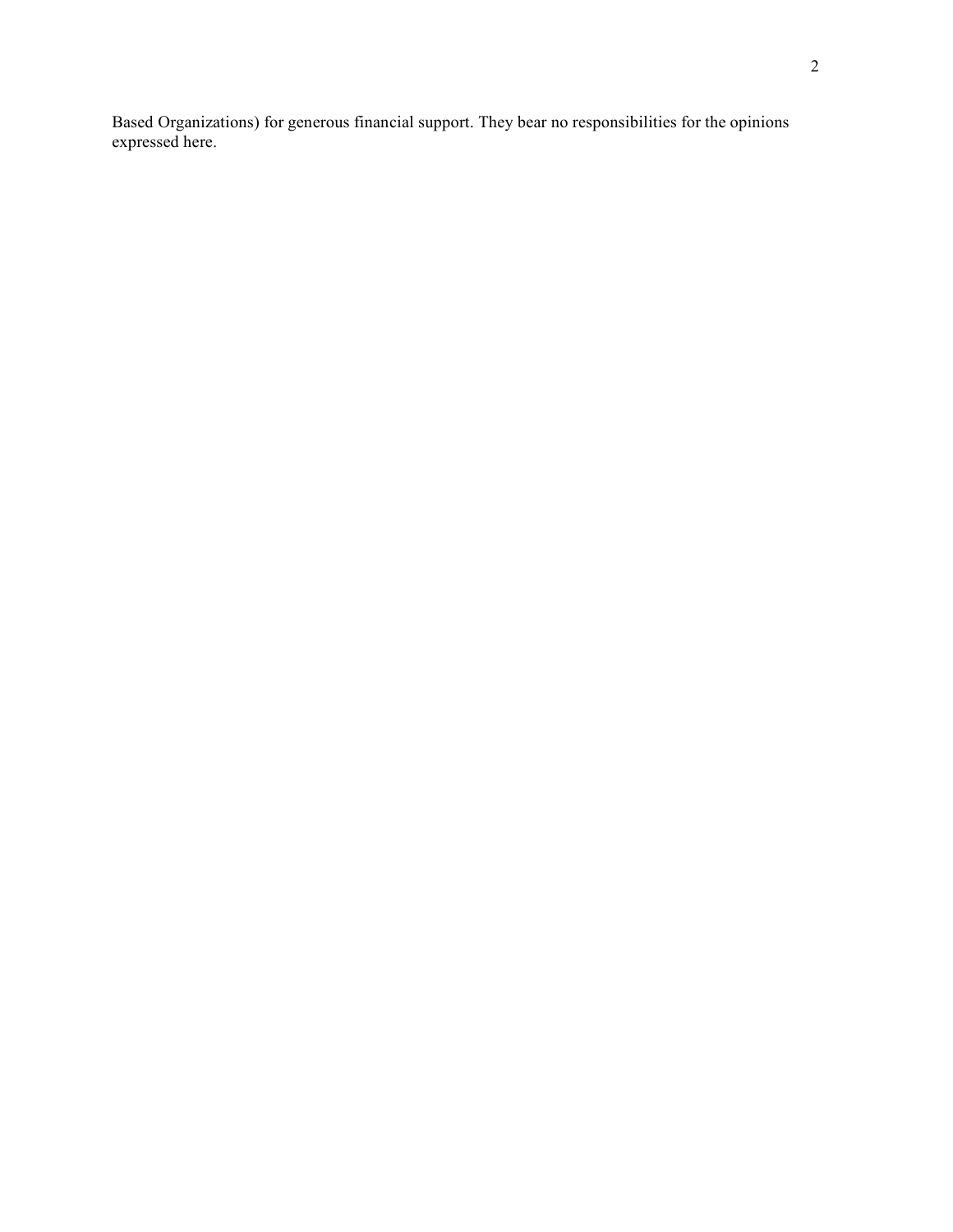Professionals constitute an increasingly important occupational category. They are key actors in an increasingly knowledge-intensive economy (Bell, 1973; Quinn *et al.,* 1996) and they play a central role in the accelerating generation and diffusion of innovations (Scott, 1995; Swan and Newell, 1995). Much of the scholarly interest in professionals in the US and UK has focused on the relative independence of professionals in those countries from market and hierarchical pressures. A rich tradition of research has debated whether this independence is destined to erode — as happened to the traditional petite bourgeoisie — or whether, on the contrary, it is more likely to generalize across the growing number of knowledge workers and expert occupations (Giddens, 1991; Reed, 1996; Sullivan and Hazlet, 1995).

In this chapter, we discuss the case of medicine, with side glances at law and other professional categories. We first review the central role traditionally played by community in structuring professional work; we then document the growing influence of market and hierarchy principles in the progressive restructuring of professional work over recent decades; and finally, we discuss current trends suggesting that new forms of community are emerging, creating new combinations of market, hierarchy, and community principles.

We focus on medicine in the US. This partly for parochial reasons -- the mounting crisis of the US healthcare system will have momentous effects -- and partly because medicine is an emblematic case that can illuminate the general debate on professions. Medicine is emblematic for three reasons. First, medicine (along with law) is among the most highly professionalized occupations -- in the conventional sense that access requires advanced training and some form of certification, and that practitioners assume responsibility for the outcomes of the services they offer. Second, one of medicine's key institutions, the hospital, is a *locus classicus* of research on professional organizations (Flood and Fennell, 1995; Freidson, 1963; Scott, 1982; Strauss *et al.*, 1963). And third, medicine has been subject to intensified performance pressure from both outside and within the industry (Scott *et al.,* 2000), and the resulting changes, while in some ways unique to medicine, are surprisingly similar to those experienced in other professions such a law (Nelson and Trubek, 1992), consulting and accounting (Hinings *et al.*, 1999), and teaching (Porter, 1989; Rosenholtz, 1987) (see also chapter 2 by Muzio and Ackroyd and chapter 3 by Flood in this volume).

### **THREE ORGANIZING PRINCIPLES**

Our analysis is framed by the contrast between three coordinating principles and their corresponding mechanisms: (a) the hierarchy principle, which relies on the authority mechanism, (b) the market principle, which relies on price, and (c) the community principle, which relies on trust. (Some authors replace community with "networks" in this tripartite structure: networks, however, is less precise, because markets and hierarchies are also networks. We opt for community over Ouchi's (1980) clans because of the specific, traditionalistic connotations of the latter.) Professional work, we will argue below, relies primarily on community — trust relations between professional peers and between professionals and their clients — and only secondarily on market or hierarchy (see also Freidson, 1994, chap. 11; Freidson, 2001; Goode, 1957; Parsons, 1971; Sharma, 1997; Hanlon, 2004). However, in the empirical structuring of real institutions, all three principles and their corresponding mechanisms are typically at work simultaneously albeit in varying proportions. In medical groups for example, even though collegial decision-making and work practices (i.e., community) are typically dominant, we also observe remuneration based on billings and profit sharing as well as some measure of hierarchical control over the assignment of tasks.

These three organizing principles have different strengths and weaknesses. As many scholars have argued, the community form is particularly effective at knowledge generation and diffusion (Adler, 2001; Dore, 1983; Eccles and White, 1988; Ouchi, 1980; Powell, 1990). The market principle does not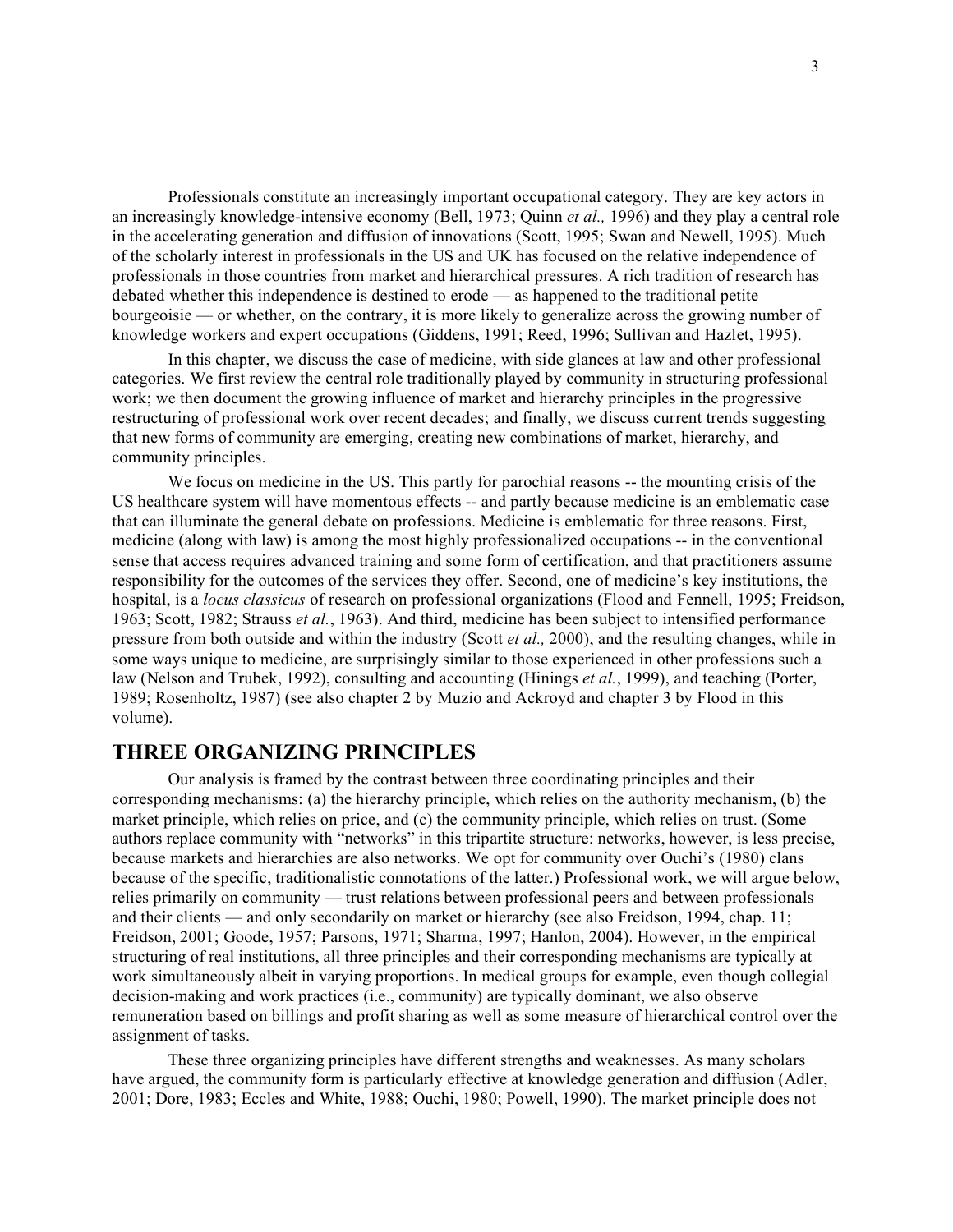handle well the public goods aspects of codified knowledge, and the hierarchy principle does not handle well tacit knowledge's embeddedness in practice. The market affords more flexibility, and hierarchy affords more control; but community is typically prominent in collectivities — like professions — where knowledge creation and diffusion are critical. Community's main weakness is the risk of closure and insularity.

This three-dimensional representation helps reframe a key debate surrounding medicine and other professions. Given that professionals increasingly work in organizations rather than in solo practices, and given too that these organizations increasingly take a hierarchical form and have come under increasing market pressure, there has been considerable debate over the future organizational form of professional work. We acknowledge that the ascendancy of market and hierarchical principles in the structuring of knowledge-work is pervasive; but we also argue that community remains critical.

### **THE KEY ROLE OF COMMUNITY**

The distinctiveness of the professions has been characterized in terms of (a) their tasks and expertise, (b) the social relations of coordination and control of that govern their activity, and (c) the values that shape their normative orientations and subjective identity. In analyzing the distinguishing features of professional work, there is considerable debate over the direction of the causal arrows linking these three sets of attributes. Some (e.g. Parsons, 1939; Savage, 1994) see specialized expertise as the key distinguishing feature of professions and see the other characteristics of professions — their distinctive values and structure — as flowing from that expertise as a matter of functional necessity. Others (Larson, 1977) focus on structure, and in particular on the professions' monopoly power and social closure. Here, professionalization is seen as "an attempt to translate one order of scarce resources — specialized knowledge and skills — into another — social and economic rewards" (Larson, 1997, p. xvii). The structural power perspective views the difference between professional expertise and the skills used in other occupations as the result of jurisdictional battles waged between competing social groups and as a matter of perception shaped by interested actors. The power theorists thus criticize the expertise perspective for accepting — and thus unwittingly legitimating — the arguments that professionals use to justify their efforts at upward social mobility (Johnson, 1972; Roth, 1974). A third perspective, often expressed by professionals themselves, emphasizes their distinctive values: a service orientation, a sense of calling, and a shared professional identity.

Our reading of this literature suggests that there is merit to all these points of view. In integrating them, we highlight the centrality of the community principle in the organization and experience of professional work. Professionals' tasks and expertise requirements make community an efficient organizational form. The collegial structure of professions gives professionals both the power to assert their jurisdiction over such tasks and the structural means by which to govern themselves in the performance of these tasks. Values constitute the normative dimension of the professional community and are a key mechanism for assuring its capacity to guide work. Together, these three features make community the distinctive feature of the organization of professional work. The following paragraphs develop this argument and use it to make sense of the case of medicine.

#### *Task and expertise.*

Physicians' tasks, like those of other professionals, are often highly uncertain, both variable and ambiguous. Such tasks are difficult to pre-specify or codify into rules. More accurately, even if much of the requisite working knowledge can sometimes be captured in detailed, formalized procedures, both mastery of these procedures and skill in dealing with the remaining uncertainties remain critical. (Surgeons for example rely on detailed procedural checklists.) It is at least in part due to these task characteristics that professionals are granted discretion — the right to exercise their own judgment. Whether due to their relative variability or to their ambiguity, professionals' tasks are not very amenable to the process controls that characterize hierarchy nor to the output controls that characterize markets. Professions rely mainly on input controls in the form of lengthy standardized training (Mintzberg, 1979).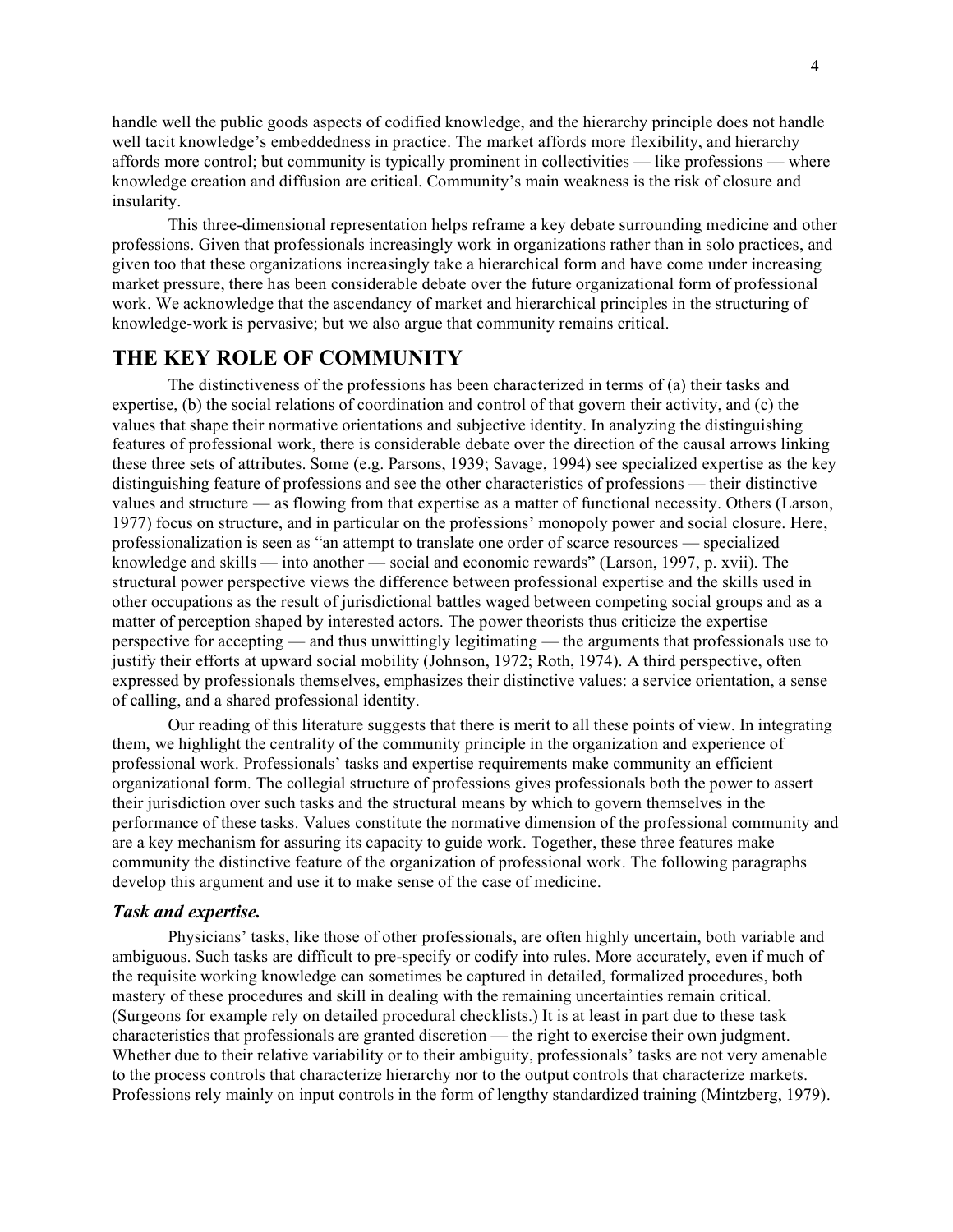While nonprofessional work also may require the mastery of certain skills, the distinguishing feature of professionals' skill is an underlying "body of theory" (Abbott, 1988; Greenwood, 1957). The importance to professional status of abstract theory helps explain the differentiation we observe within medicine and many other professions of specialized researcher-theoretician roles dedicated to the creation of new knowledge — and explains too the high status accorded to such roles.

While a theoretical knowledge-base appears to be an essential prerequisite for an occupation's claim to professional status, we should not, however, overlook the role played by practical, experiencebased, know-how. According to Morris (1999), only 10% to 20% of the diagnosis and treatment decisions made by the typical physician are based on theory — notwithstanding the fact that contemporary medicine has a theoretical base that is relatively elaborate compared to most other professions. The much larger proportion of medical decisions is informed by practical experience rather than by scientific knowledge. Law, too, relies to a considerable extent on a "craft" type of knowledge (Scharffs, 2001). Status and power accrue to physicians and other professionals not only in proportion to the theoretical elaboration of their knowledge but also in proportion to their experience-based knowledge (for a discussion of knowledge in new forms of expertise, refer to chapter nine by Fincham *et al.*). In either form, the professional's expertise is esoteric relative to the layman. Power theorists argue that professionals deliberately create an aura of "indetermination" about their activities so as to deny outsiders the possibility of rationalizing or codifying professional expertise (Boreham, 1983); this indetermination can be associated with either form of knowledge.

Consistent with the importance of both theoretical and practical knowledge, professions typically require both extended, university-based formal training and lengthy apprenticeships. (Power theorists point out that these as anti-competitive barriers to entry.) Together these two forms of learning inculcate both skills and identities. Prototypical in this regard are the combination of medical school and residencies, and the combination of graduate school and the obligatory period as a non-partner "associate" in law, accounting, and consulting firms (Middlehurst and Kennie, 1997).

The rapid evolution of the knowledge base of medicine and other professions makes continuing education important. Medicine, for example, evolves with science; law evolves with legal rulings and regulations. Requirements for continuing education are part of the institutional *quid pro quo* between profession and government. These requirements are one way of assuring the institutional sources of the trust that professionals enjoy (Zucker, 1986).

### *The structures of professional work.*

The structuring of medical work, like that of other professions, is characterized by considerable autonomy from both market and hierarchy pressures. This freedom from external control characterizes both the governance of the profession as a whole ("occupational control" in Child and Fulk, 1982) and the individual professional's daily conduct (task, or technical, control). These two aspects are distinct but related features of the community principle as it has shaped professional work.

At the level of the profession as a whole, medicine like other "liberal" professions maintains autonomy in the ability to establish, monitor, and enforce its own membership criteria and work standards. This "closure" (Larson, 1977) takes the form of licensing and accreditation of training institutions, credentialing of professional practitioners, and administrative arrangements that leave the control of professional work to other professionals (see chapter two by Muzio and Ackroyf for an analogous discussion in the legal profession). This collective autonomy requires special legal privileges — in effect, a state-sanctioned monopoly, expressed in a license or charter. Whence the critical role of the state in the constitution of the liberal professions (Freidson, 2001; Macdonald, 1995). As a result of this autonomy, and in contradistinction to the model of pure and perfect competition, the market for professional services is characterized by high, institutionalized barriers to entry and by professions' regulation of their members' behavior.

Autonomy at the individual, task level involves the right to decide what kind of work is to be done and how, without hierarchical or commercial interference. In the case of medicine, this is codified in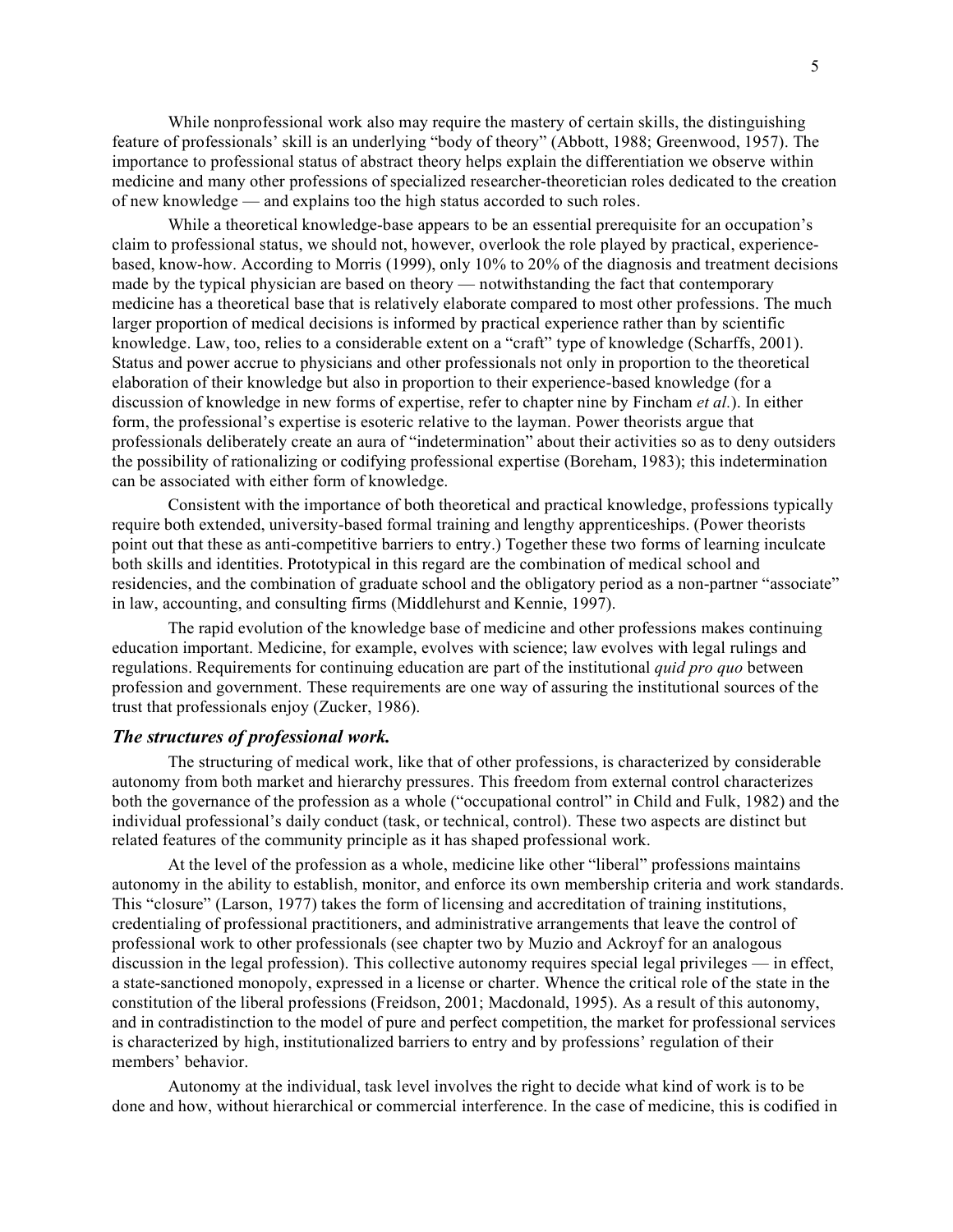the legal doctrine banning the "corporate practice of medicine" — now honored more in the breach (Freiman, 1998; Robinson, 1999). Notwithstanding considerable variation along this dimension, professionals, even when they are employees rather than self-employed, typically enjoy more autonomy than other employees of hierarchical and business organizations (Wallace, 1995). The resulting intraorganizational tensions have given rise to a large body of research which we discuss below.

These two levels of autonomy are related. In exchange for their individual autonomy — in lieu of both hierarchical control by outsiders and market control by the force of competition — professionals submit to the discipline of peer control as part of a "regulative bargain" (Baer, 1986; Cooper *et al.*, 1994). This displacement of hierarchical and market controls is justified by professionals' claim that most professional services cannot be effectively evaluated by clients or other lay people, and that the people best qualified to judge the work of a professional are fellow professionals. This claim is more credible where clients and administrators are less sophisticated (see Galanter, 1983, on the differences in this regard between law firms serving individuals versus large corporate clients). (See also chapter four by Pinnington and Suseno in this volume). In practice, however, professionals have historically resisted both output controls and process controls even when these controls are exercised by peers. The traditional autonomy of the professional is much more compatible with input controls, such as restricting access to the profession to graduates of accredited institutions (Mintzberg, 1979).

Commensurate these features of professionalism, physicians, like other practitioners in the most professionalized occupations, have not traditionally worked as employees subject to hierarchical organizational controls. Physicians and lawyers have traditionally worked as solo practitioners or as members of small partnerships. Moreover, when they do work within larger organizations -- medical groups or hospitals for example -- order is typically negotiated rather than imposed, and the role of hierarchical superiors is advisory rather than decisional (Goss, 1961). The resulting structure is typically complex — 'the most elaborate and intricate organizational arrangements yet devised' (Scott, 1991, p.253). The basic reason for this complexity is that the administration of a professional organization is usually partitioned to reflect the differences in autonomy of its constituent groups. This complexity is further increased by the structures put into place to coordinate the pervasive input, process, and output interdependencies with other professional specialties and non- or less-professionalized occupations.

Hospitals represent an extreme case. The most common structural configuration of U.S. hospitals today (indeed, one that has prevailed for most of the past century) is bifurcated (Freidson, 1975). On one side, the hospital directly employs an administrative and support staff who are managed under traditional hierarchical authority as well as staff from semi-professional groups such as nursing which function under several layers of authority exercised by practitioner-managers (Davis, 1966). And on the other side, the medical side, the hospital does not employ most of its physicians, but only offers independent practitioners "privileges" — the right to use hospital facilities and personnel. (The main exceptions are the "hospital based" specialties of pathology, radiology, anesthesiology, the new specialty of "hospitalist".) Moreover, physicians often have privileges at several hospitals. Notwithstanding their formal independence from the hospital, the medical staff is collectively responsible through its committees for clinical policies and practices in the hospital. Forms of "hospital-physician integration" have proliferated in recent years; but this traditional form remains dominant (Budetti *et al*., 2002; Burns and Wholey, 2000). In an increasingly popular alternative, the medical staff of a hospital is organized as a self-governing partnership which enters into a service contract with a hospital; but here too, the medical staff retains collective control over clinical practices in the hospital.

#### *Professional values.*

Community as a coordination principle is weak if it relies exclusively on peer surveillance: a robust community also requires that its members internalize a common set of values. The values prototypically associated with professionals are distinctive in the commitment to service, the devotion to a higher "calling," and in creating a shared identity for the professional community. The American Board of Internal Medicine, for example, in its "Project Professionalism" report (American Board of Internal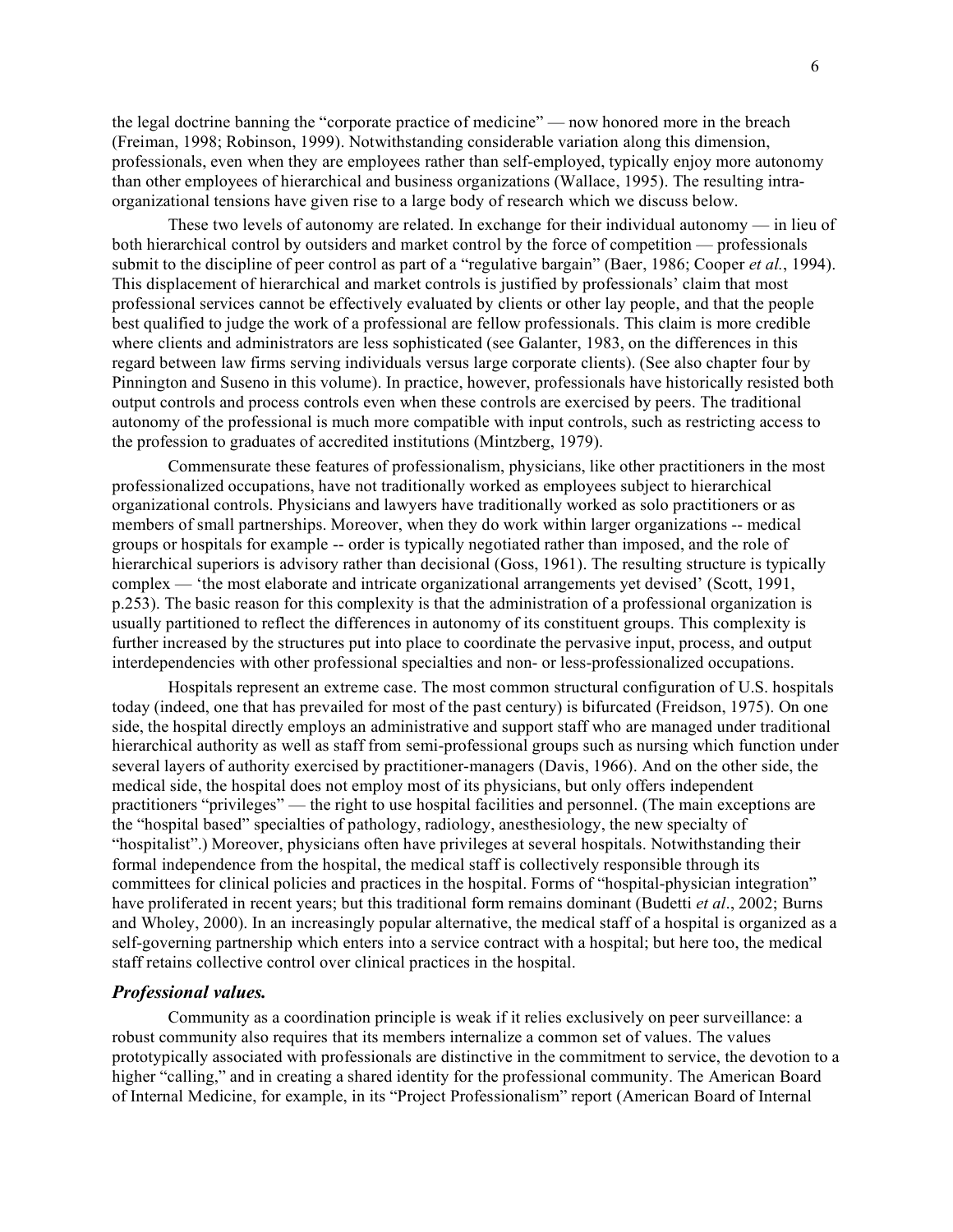Medicine, 1998), focuses on altruism, duty, excellence, honor and integrity, accountability, and respect for others as features that define physicians as true professionals (see chapter eleven by Hodgeson for an interesting contrast with new professionalization projects). These values are reproduced by professional socialization (Becker, *et al.,* 1961) and, more fundamentally, by the structural conditions of professionalism which reinforce the power of community, which keep hierarchical authority at arm's length, and which limit the corrosive effects of market competition.

### *The dominance (and variability) of community*

Occupations differ in the relative salience of the community principle. Reed (1996) differentiates three groups of "expert" occupations: independent professions (doctors, architects, lawyers), organizational professions (managers, salaried engineers, technicians), and "knowledge workers" who function as experts-for-hire (consultants, project engineers, computer analysts). He notes that coordination among the first group relies primarily on collegial relations; the second group relies more on hierarchy; and the third group relies more on a network of market relations. The second and third of these groups encounter difficulties in asserting the claims to professional status precisely to the extent that their work is organized by principles other than community.

We should note in passing that it was only in the U.K. and U.S.A. that some expert occupations took on the structural autonomy and ideology we think of as the differentiating features of the professions. In continental Europe, government's role was stronger and more direct: a higher proportion of professionals are employed by the state; many are educated at prestigious, state-controlled institutions of higher education; and it is with these institutions rather than a corporate professional body that they identify (Freidson, 1994, Ch. 1).

## **THE GROWING INFLUENCE OF MARKET AND HIERARCHY**

Over the preceding decades, the advanced capitalist world has witnessed the expansion of both market and hierarchy principles into new domains. Both of these trends in turn require growing bodies of expertise: the market throws up needs for new technologies and related technical expertise, and growing organizational complexity in both government and industry creates needs for administrative and legal expertise. The expansion of government hierarchies facilitates the growth of health and cultural professions. And all of these drivers combined encourage the growth of teaching professions (Giddens, 1991; Reed, 1996). Simultaneously however, market and hierarchy have encroached upon community in the organization of these expanding categories of professionals. Medicine embodies this simultaneous expansion and mutation of professionalism.

### *Changing tasks and expertise.*

Recent years have seen medicine, like other professions, split horizontally into subspecialties (see chapter six by Domagalski). The number of American Medical Board specialties has tripled since the mid-1960s. Specialization among nurses has also proliferated. In the US, licensure for health occupations occurs primarily at the state rather than the federal level, and in California for example, the number of licensed health care occupations grew from 16 in 1969 to over 40 in the 1990s (Scott *et al.*, 2000).

A key consequence is greater task interdependence. Physicians today are far more likely that 50 or 100 years ago to work in interdependent teams with other specialists — others practitioners from within their specialty, professionals from other specialties, and non-professionals. Consider the replacement of the general practitioner and the generalist surgeon by the host of specialist doctors, nurses, technicians and administrators in medicine today. Specialization and the resulting task interdependence in turn give rise to growing pressure to strengthen one or more the three coordination mechanisms — and to a loss of professionals' technical autonomy

Like many other professionals, physicians find that their expertise is becoming less esoteric - there is a narrowing competence gap with clients, a trend interpreted by Haug (1975) and Wilensky (1964) as deprofessionalization. As clients become better-educated, they become more assertive in their relations with professionals and they become more willing to "shop around" (Marquand, 1997). Middle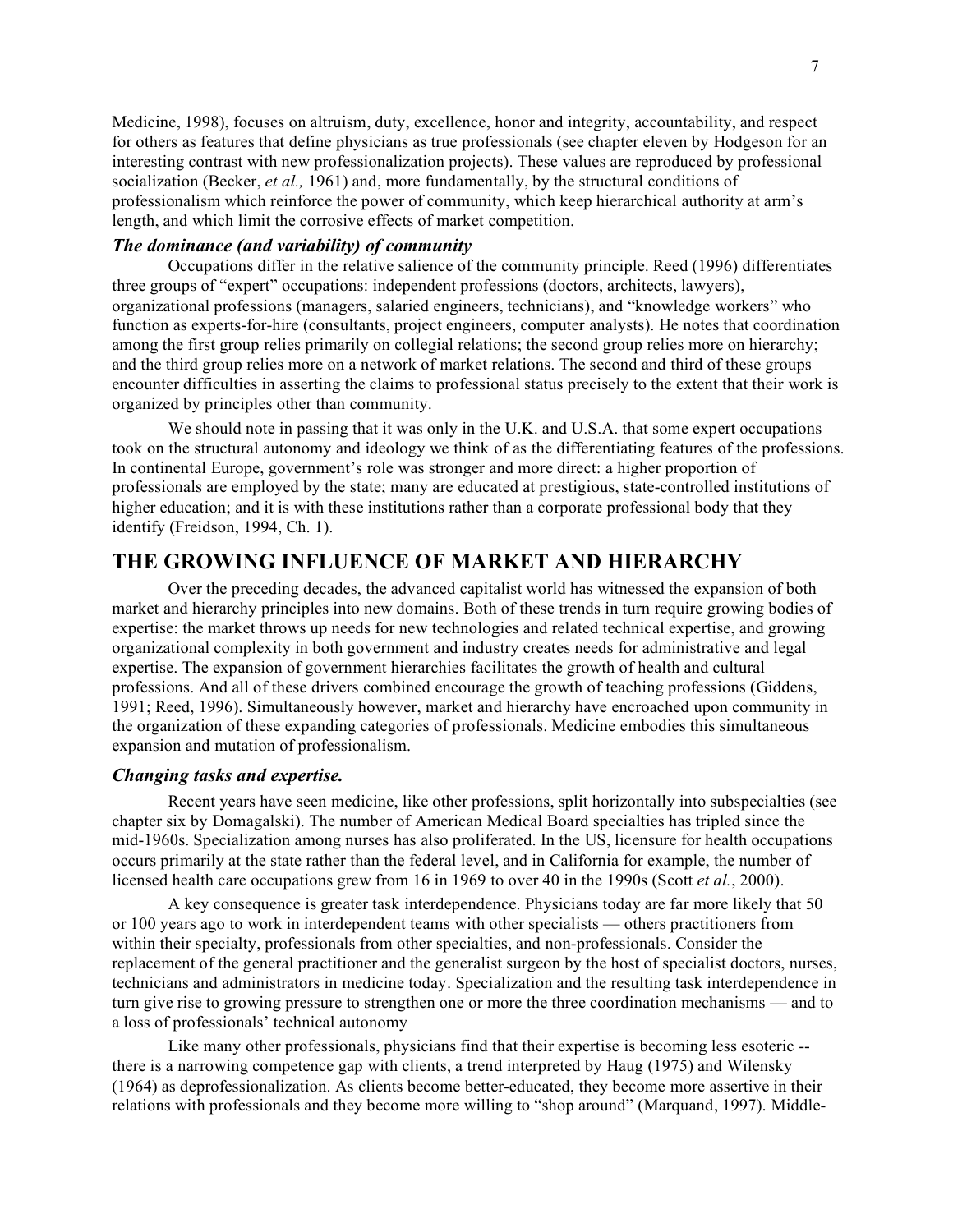class patients now take a more active role in managing their medical conditions. They demand more information from their physicians, and they are more likely to research their conditions on their own. (Exploiting and reinforcing this trend, pharmaceutical companies have begun advertising to patients, encouraging patients to demand their products from the physician.)

Standardization and formalization. As with other professions, the practice of medicine is increasingly shaped by written guidelines and policies. Over the past decade, interest in clinic practice guidelines (CPGs) in health care organizations has exploded (a point also made by Dent in chapter five). In pulmonary medicine for example, the number of journal articles discussing guidelines increased from 1 in the 1974-1978 period, to 10 in the 1979-1983 period, to 182 in the 1994-1998 period (Hackner *et al.*, 1990).

Proponents have argued that CPGs give physicians access to the most up-to-date approaches best supported by the available evidence; they thus enable physicians to reduce unnecessary variation and improve cost and quality simultaneously. Critics warn that CPGs could lead to "cookbook medicine" and reduce clinical autonomy (Ingelfinger, 1973; Kassirer and Kopelman, 1990). Panush (1995) for example denounces, "Algorithmic medicine. Minimalist medicine. Survivalist medicine. Cookbook medicine. Mechanistic medicine. Nonthinking medicine. Noncognitive medicine." Rigid adherence to CPGs may prevent physicians from recognizing patients as individuals (May, 1985). CPGs are sometimes used to control costs at the expense of quality (Lohr, 1995).

New technologies. The accelerating pace of knowledge growth has made information technology and its mastery increasingly important for physicians and many other professionals. Governmental and private organizations are responding by using information technology to support new information diffusion mechanisms. In 1997, U.S. National Library of Medicine made MEDLINE (its database of medical research abstracts) available free of charge via the Internet.

A second set of innovations brings information technology closer to practice in the form of computer-based decision support systems. Such systems have been shown to significantly improve the accuracy of physicians' diagnoses and prescriptions (Friedman *et al.*, 1999). As hospitals adopt continuous quality improvement methods, many find that they need to redesign their information systems to integrate technical and administrative databases, and to provide up-to-date, credible data for accelerating learning cycles (Bradley *et al.*, 2001).

Innovations in information and communication technology have also given clients more access to information that was previously restricted to professionals. Surveys have found that 50% to 75% of people with access to the World Wide Web have used it to access health information, and that those who do will seek such information more than three times a month (Powell and Clarke, 2002). This directly affects the power relationship between professionals and those they serve.

Aside from the challenges of professional learning and more knowledgeable clients, new developments in information and communication technology often affect the industrial and occupational division of labor. Within hospitals, technological innovations also affect relationships between occupations (Barley, 1990; Child and Fulk, 1982; Edmondson *et al.,* 1999).

New Skills. Faced with all these changes, physicians are under pressure to acquire new skills. They have always had an obligation to keep up with technical knowledge in their field through continuing education. However, the new professional environment demands that they also acquire new learning skills. Physicians are learning how to critique and challenge the assumptions and processes underpinning professional practice in order to accelerate practice improvement (Middlehurst and Kennie, 1997). Evidence-based medicine is one example.

With hospitals' and medical groups' growing size, complexity, and competitive pressure, a growing numbers of physicians are developing management and business skills (Maister, 1993; also see chapter six by Dogamalski). These skills are interpersonal (e.g., leadership, team-building, and negotiating), technical (e.g., marketing, budgeting, and accounting), and administrative (e.g., project management) (Hutchins, 1999; Middlehurst and Kennie, 1997; Simpson, 1994).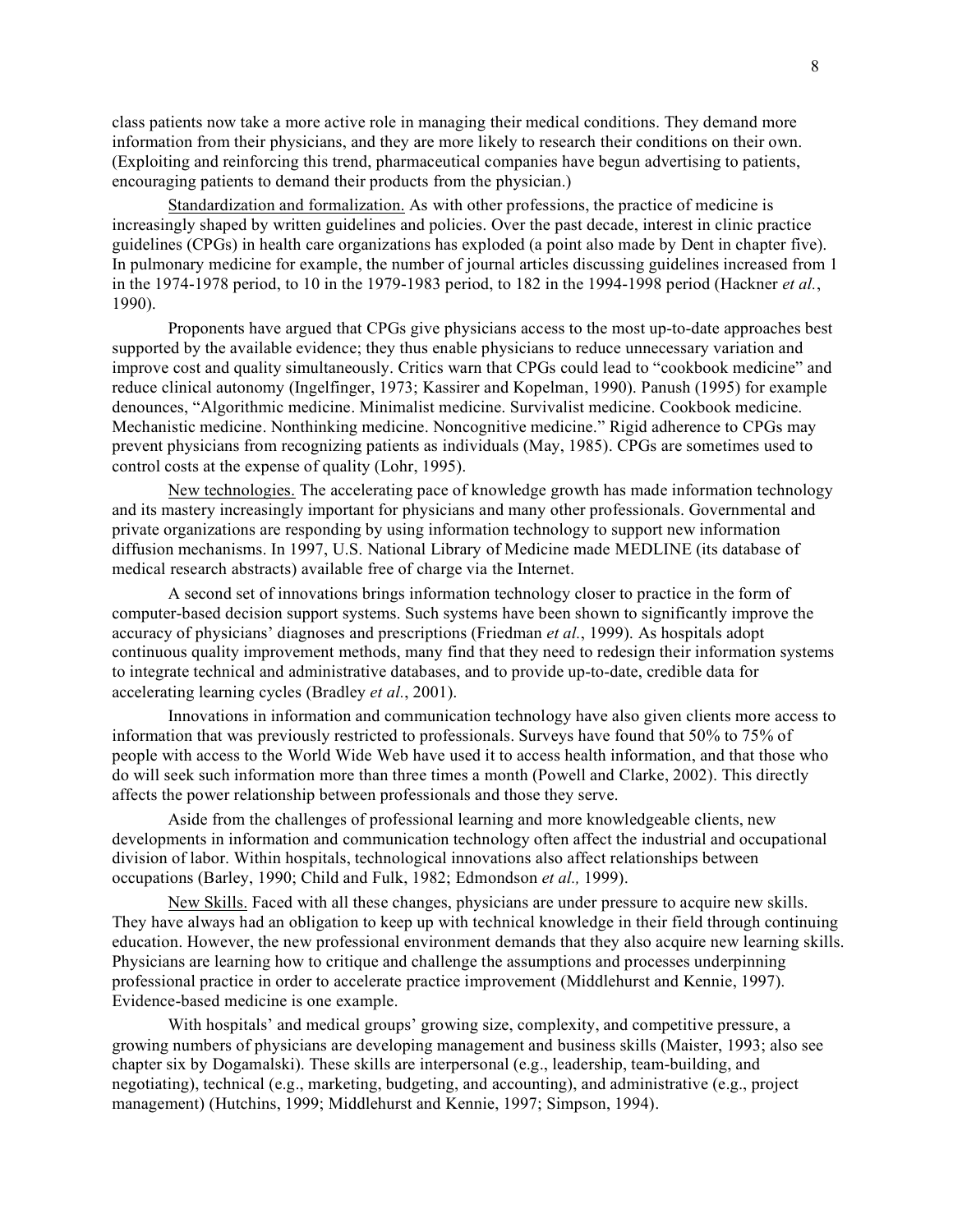#### *Changing structures*

Intensifying competition. Physicians, like professionals of all kinds, have come under increasing pressure from market competition. These pressures come from various directions and take various forms, often reinforcing each other. First, we see growing competitive pressures bearing in from outside. Insurance companies, themselves under competitive pressure, are demanding cost reductions from hospitals and medical groups in their competition for the rents associated with health care (Zwanziger *et al.*, 2000). Second, physicians have come under economic competition from other, rival professions, for example nurse practitioners (Lin *et al.*, 2002; see also chapter five by Dent in this volume). Finally, and partly as a result of these external pressures, we observe growing market competition among colleagues within professional specialties. Originally almost taboo, advertising has become commonplace. Price competition appears to be increasing.

This intensification of market rivalry has complex roots. It is arguably at least in part the result of the colonization and commodification of the life-world characteristic of capitalist, market-based societies (Habermas, 1975). But it is also a result of the recent political-ideological conjuncture: as neo-liberal ideologies replace welfare-state ideologies, all special charters are attacked as "restrictive practices" that impede the invisible hand of the market. In the case of medicine, competition among physicians intensified as a result of federal programs in the 1970s designed to expand medical school enrollments. The federal government also passed the Health Maintenance Organization Act in 1973 with the explicit goal of inducing competition in the health care market (Patel and Rushefsky, 1995). The US Supreme Court held in *Goldfarb v. Virginia State Bar* in 1975 that professional associations could not set fee schedules, and in *Bates v. State Bar of Arizona* in 1977 found that restrictions on advertising unfairly penalized new entrants to the legal profession.

The effects of intensifying competition are manifold. First, professional associations split, as the subspecialties form their own professional associations to compete more effectively for legitimacy and for a monopoly over desirable problems or solutions. The new specialties must negotiate their legitimacy with the more powerful, more central segments of the profession for jurisdiction over the new innovations (Abbott, 1988; Bucher, 1988; Halpern, 1992).

Intensifying competition also affects the technical organization of work (Causer, 1999; Dent, 1993; Kitchener, 2000). Deprofessionalization and proletarianization theorists see a trend towards an intensification of professional work and a reduction of the symbolic and material advantages of professional status. While the median real net income of physicians grew on average 2.1% per year between 1981 and 1990, it grew only 0.2% between 1990 and 2000.

Market competition has both encouraged and been encouraged by a trend toward greater centralization — the increase in the largest organizations' share of the industry — and concentration the increase in the average size of professional organizations (see Muzio and Ackroyd and Kirkpatrick and Kipping for analogous tendencies in law and management consultancy). Between 1983 and 2001, the proportion of physicians in solo practices fell from 40% to 23%. The proportion self-employed in group practices grew slightly from 35% to 36.7%. The proportion practicing as employees rose from 24% to 35.1% (Center for Health Policy Research, 2003). At the other end of the spectrum, we have witnessed a massive shift from stand-alone hospitals and clinics to multi-hospital systems. According to American Hospital Association statistics, between 1990 and 2002, the total number of community hospitals in the United States fell from 5,842 to 3,025 while the number of those that were part of multi-hospital systems rose from 1,877 (32% of the total) to 3,604 (73%) (American Hospital Association, 2004). (See Burns and Wholey, 2000; Robinson, 1999 on the broader process of consolidation in health care and the evolution of physician organizations.)

Accountability. As a result of the various changes reviewed in the preceding paragraphs, physicians, like other professionals, have come under great accountability pressure. Peer review is traditional mechanism of professional accountability, reflecting the dominance of the community principle (see chapter ten by McKenna for a discussion of the relevance of this for the professionalization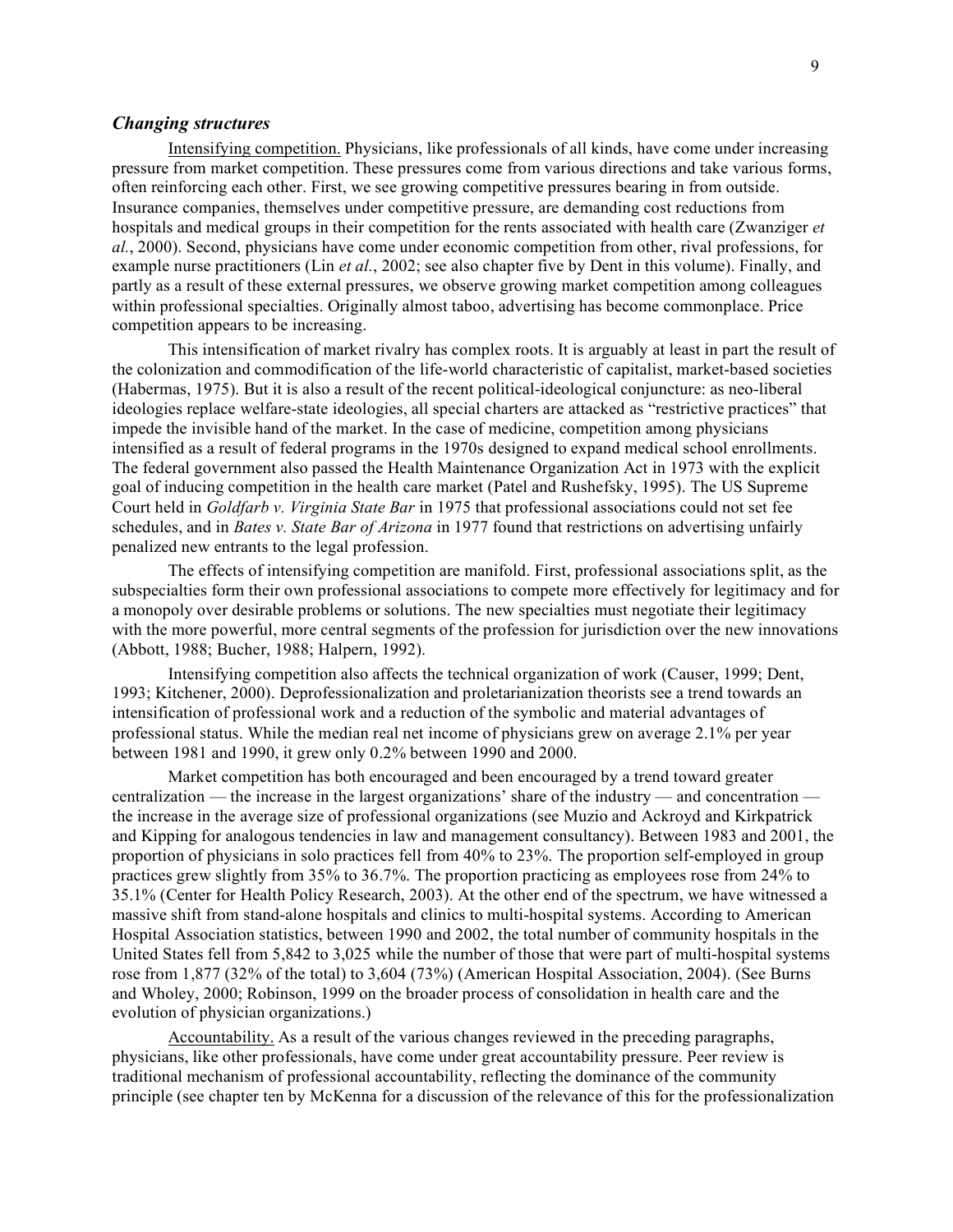of management consultancy). However, in practice, physicians traditionally refrained from criticizing colleagues' competence or ethics. Disciplinary boards seldom censured their colleagues, and they revoked licenses even less frequently (Freidson, 1984). The community form of accountability often degenerated into "the conspiracy of silence as well as the conspiracy of tolerance" (Freidson, 1984).While physicians have been granted the privilege of working as a self-regulating company of equals, all too often that selfregulation degenerated into complacency and "delinquent community" (Freidson, 1975).

Over the last decade or so, numerous stakeholders have demanded greater accountability for the quality and cost of medical (as other professional) services. All three organizing principles are increasingly deployed in these efforts to render physicians more accountable. Each of the three principles works through both external and internal mechanisms. Let us review them in turn.

\* External *market* mechanisms of accountability rely on market competition. Rankings of costeffectiveness and quality of American hospitals have been published for some time in magazines like *U.S. News and World Report*. Insurers put hospitals, medical groups, and solo practitioners in competition with each other for healthcare contracts.

\* Within organizations, the market form of accountability is strengthened as doctors are held increasingly accountable for the costs of care by hospital and medical group executives. "Economic profiling" is now common, reflecting a broader trend towards the adoption of an "accounting logic" in many professions that previously had shunned such discourse (Broadbent and Laughlin, 1997; Cooper *et al.*, 1996; on museums, see Oakes *et al.*, 1998)

\* *Hierarchical* accountability has also intensified, first in the form of both external legal-regulatory controls. Notwithstanding the wave of deregulation begun under the Reagan administration, healthcare has been subject to a growing number of regulatory bodies and texts (Scott *et al.*, 2000). The courts are also more often involved, as physicians become the object of a growing number of malpractice suits.

\* Within organizations, physicians find themselves under increasing hierarchical control exercised by nonprofessionals, by other professionals from outside their fields, and by a growing hybrid category of professional-managers such as physician-executives (Hoff, 1999b) (on clinical directors in the U.K., see Ashburner, 1996; Bloomfield and Coombs, 1992; Doolin, 2002; Fitzgerald and Ferlie, 2000; on the U.S., see Hoff, 1999a). Physicians' decisions are now regularly subject to utilization reviews by medical groups, hospitals, and insurance companies (Geist and Hardesty, 1992). Physicians find themselves held to account for deviations from CPGs.

\* *Community* mechanisms of accountability have been intensifying through changes in the nature of patient relationships. By proclaiming their ethical commitments to patients, the medical community subjects its legitimacy to the court of patient opinion — and ultimately, public opinion — which in turn creates a form of accountability. This patient-based form of accountability has arguably become more demanding as trust based on "professional mystique" is replaced by trust built on transparency of professional performance and by a generalized expectation of accountability (Child and Fulk, 1982; Middlehurst and Kennie, 1997).

\* Finally, the environmental changes we have reviewed encourage the strengthening of collegial accountability through peer review within professional organizations. Some hospitals use regular meetings of department members as a forum for sharing practice knowledge, for reviewing physician practice profiles, and for monitoring the progress of performance-improvement project teams. In some hospitals, the Medical Staff's committees — such as those that review procedures, drugs, therapies, and medical records — serve not only the traditional function of assuring a floor of minimal acceptable quality, but also a new function as a forum for collective learning.

These changes, Freidson (1994) argues, are portentous. They bring medicine closer to the schoolteacher model: teachers have lost autonomy and status to a stratum of specialized administrators who exercise increasingly hierarchical control, and to stratum of experts who promulgate guidelines and standards. These latter strata experience pressures, opportunities, outlooks, and interests that differ from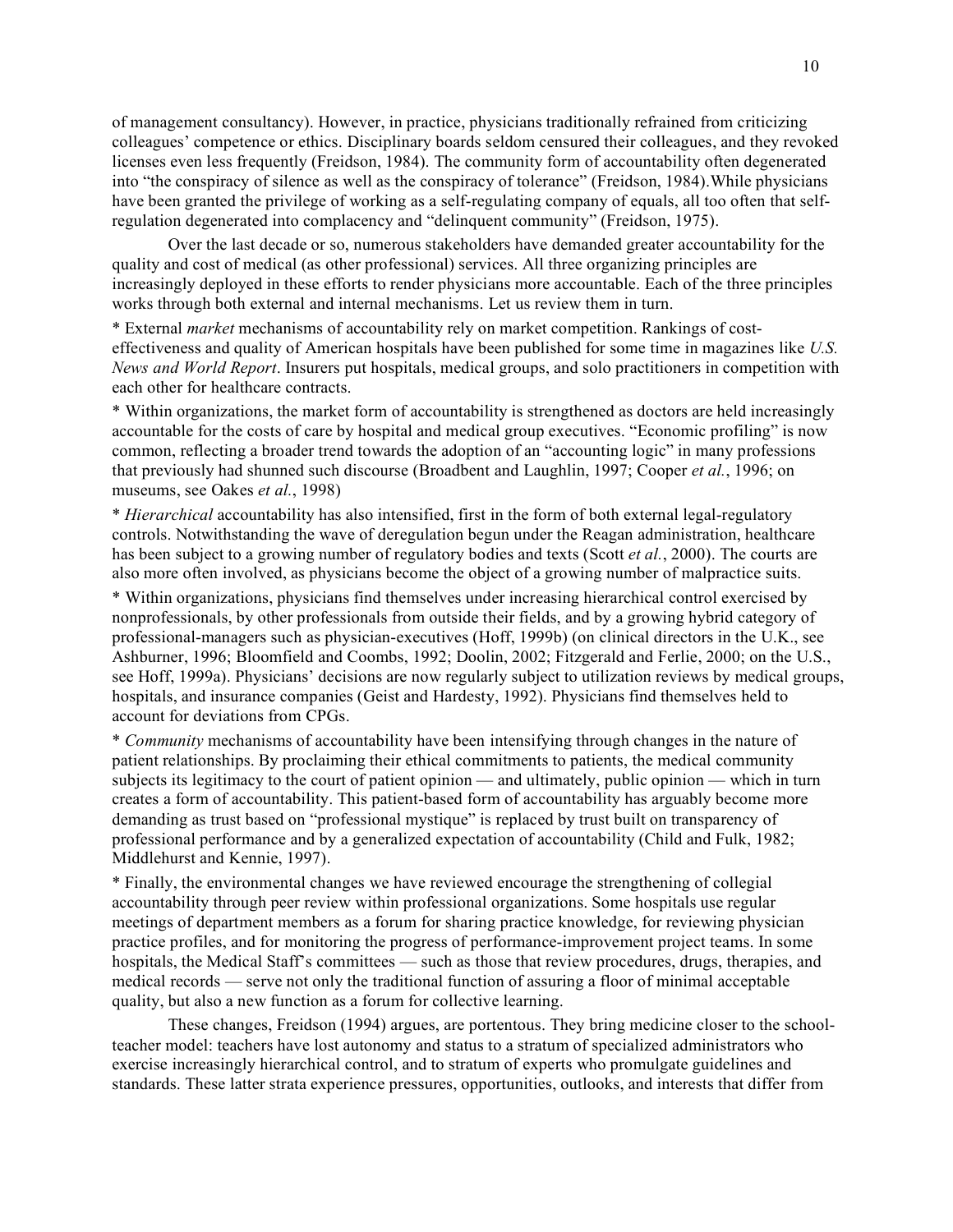those of the rank-and-file professional. As the conflicts between these strata multiply, the risk of fragmentation of the profession grows, along with a concomitant loss of autonomy, power, and status.

### *Changing values.*

Many observers argue that physicians, like other professionals, are losing their status as "trustees" of socially important knowledge and becoming merely expert labor for hire (e.g. Brint, 1994). Physicians, like other professionals, are often sharply critical of accountability mechanisms that rely on financial incentives, seeing them as violations of the true professional's service orientation. They are critical too of hierarchical mechanisms, arguing that they undermine professionalism by overemphasizing cost and ignoring quality. Faced with the market and hierarchical pressures we have described and with the resulting transformation of the terms, conditions, and content of their work, professionals' values have been destabilized. Responses have varied across the spectrum from corporatist, guild-like defense of the *status quo ante* to active embrace (regarding physicians, see Castel and Merle, 2002 on France; Dent in this volume, on the U.K.; Domagalski in this volume, on the U.S; Levay and Waks, 2005 on Sweden; see also Muzio and Ackroyd in this volume for a discussion of defence mechanisms in the legal profession).

On the defensive end of the spectrum, many professions have resisted the new pressures, with varying degrees of success. In one of the more remarkable manifestations of resistance, the American Medical Association house of delegates recently endorsed unionization of physicians in order to oppose managed care companies' pressures on fees and working conditions (Thompson, 2000). The American Bar Association has also recently endorsed unionization of lawyers facing similar pressures.

At the other end of the spectrum, some physicians are "winners" in the changes we have described, and embrace them whole-hearted if not always disinterestedly. Physician-owned facilities multiply, turning physicians into capitalist investors. In medicine, physician-executives are increasingly directing the professional practices of rank-and-file doctors through practice guidelines and utilization reviews. Freidson (1984) predicts the break-up of professional community into élites on the one hand and rank-and-file practitioners on the other.

In the middle, many rank-and-file professionals are still struggling to make sense of these recent changes (see, e.g., Hafferty and Light, 1995). Traditional professional values of autonomy are being challenged by the demands for collaboration in service delivery and collective process improvement (Carlson, 2002); but when these programs are seen as opportunities to improve quality of care, they are sometimes embraced. A survey of physicians by Tunis *et al.* (1994) found that 65% of respondents thought CPGs could improve quality of care -- but a similar percentage (68%) said they thought CPGs would be used to discipline physicians. Doctors, who previously saw their only ethical commitment being to the health of the individual patient, are now being asked (more precisely, told) to also consider costs. Some see this new demand as turning physicians into "double agents," trapping them in an impossible ethical dilemma (Angell, 1993; Lammers and Geist, 1997). Others see it as an opportunity to move medical ethics to a more realistic basis (Bloche, 1999; Mechanic, 2000), and are responding more "proactively" to the current challenges, seeking ways to leverage them to improve the effectiveness of professional work (see e.g. interviews in Castellani and Wear, 2000)

# **THE EMERGENCE OF NEW FORMS OF COMMUNITY**

There is considerable debate over the extent to which professionalism and its distinctive reliance on the value-rationality of professional community is compatible with advanced capitalism and its characteristic emphasis on the formal rationality embodied in both markets and hierarchy (Ritzer and Walczak, 1988). In this debate, several broad positions can be discerned (on the corresponding positions in debates on the evolution of medicine, see Hafferty and Light, 1995; Hafferty and Wolinsky, 1991; Light and Levine, 1988; Light, 1993; Special issue of the Milbank Quarterly, 1988; Wolinsky, 1993). First, with Bell (1973), some advance a *professionalization* thesis according to which professions will gradually supercede corporations as the dominant organizing principle in society — a view whose antecedents go back to Durkheim and whose contemporary descendents are numerous in the literature on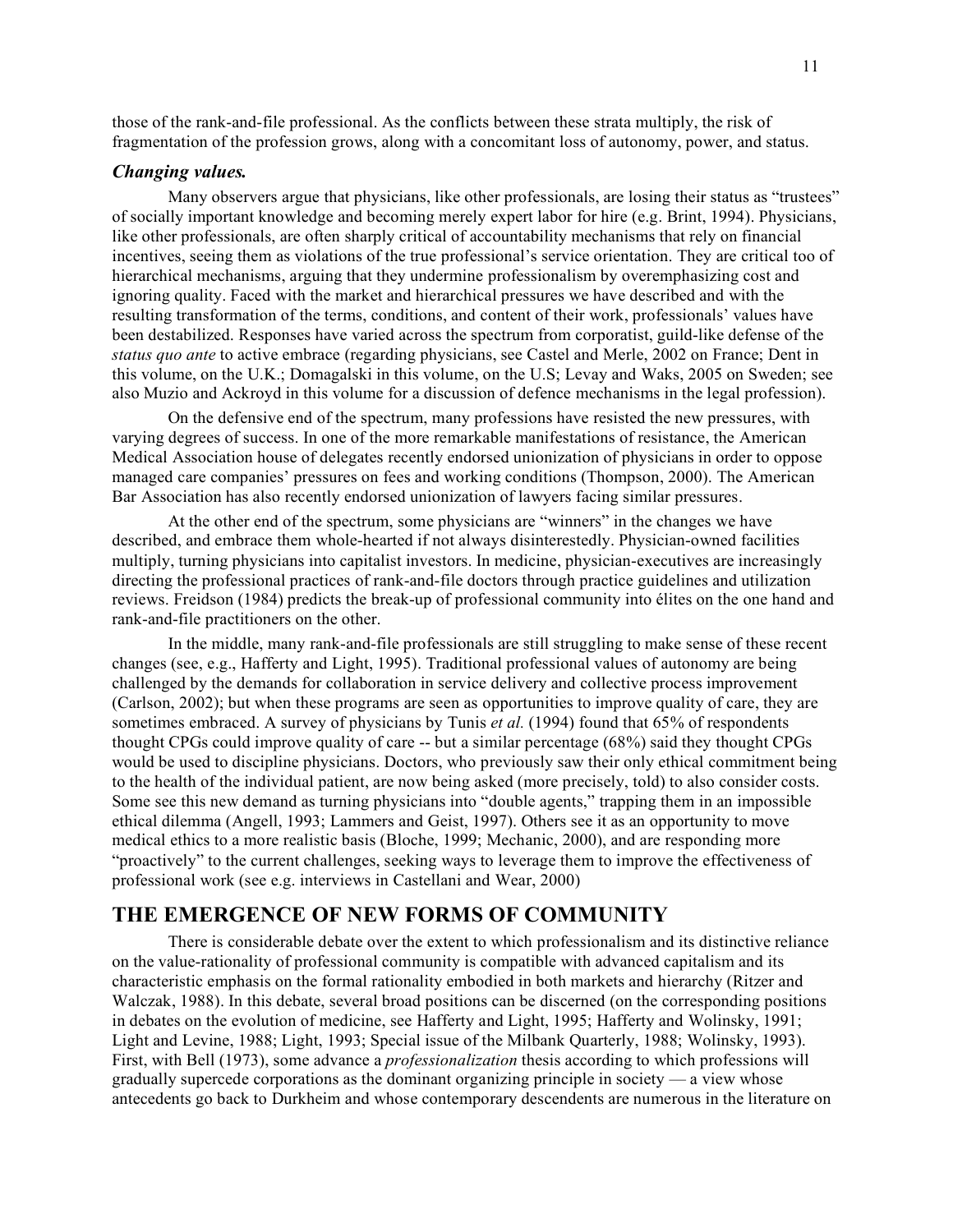the "knowledge economy." Second, against the professionalization thesis, some observers highlight the shift from the more autonomous form towards the more heteronomous form of professional organization. Some, such as Haug (1973) and Rothman (1984), interpret this as *deprofessionalization*, attributing the trend to exacerbated rivalry between professions, diffusion of expertise, and rising levels of public education and skepticism. Others (e.g. Derber *et al.* , 1990; McKinlay and Stoeckle, 1988) advance a *proletarianization* interpretation that highlights professionals' progressive subordination to hierarchical and market rationality. Finally, there are those who see the central vector of change not in the displacement of community, but rather in its *mutation*. Freidson (1984), for example, argues that there is little empirical support for the idea that professionalism's distinctive features have eroded, but much evidence that regulation within professions has become more rationalized and formalized.

We submit that the professionalization, deprofessionalization, and proletarianization theses all miss key considerations. The previous section presented data that makes the professionalization implausible, at least on the conventional understanding of professionalism. In this section, we argue that the deprofessionalization and proletarianization accounts miss the factors within a capitalist society that constantly reproduce and indeed magnify the need for the knowledge-creating power of professional community.

On our reading, much of the research in this field is vitiated by an assumption that professionals would cease to be professionals if their governance ceased being exclusively under the community principle and if market and/or hierarchy principles were to come into play. Krause (1996) states this assumption baldly: "Visualize a triangle, with the state, capitalism, and the professions at the corners." His analysis is that the professions are losing out to a combination of state and capitalist market forces. Savage (1994; 2004) makes a similar assumption in arguing the opposite thesis: seeing markets, hierarchies, and networks as mutually exclusive forms of organization, she argues that the technical uncertainty of medical professionals' work explains and ensures the persistence of the liberal professional model over corporatized forms of practice that would give market and hierarchy more influence (see previous chapter by Domagalski for a discussion of these trends in contemporary US medicine). Puxty et al. (1987) draw a triangle whose apexes are Market, State, and Community, and locate forms of professional regulation within this space. We argue that such analyses fall prey to a fallacy of misplaced concreteness: they treat their three components as mutually exclusive ideal types, and as a result they truncate the space of possible combinations by making it impossible to imagine that two or three of the organizing principles could be simultaneously at work in structuring concrete collectivities such as professions.

As we showed in the previous section, market and hierarchical pressures are profoundly reshaping medicine along with other professions medicine. The traditional fee-for-service model is now less common than capitation or nonproductivity-based salary; a growing number of hospitals no longer function on the traditional Medical Staff model but instead employ physicians directly and/or contract with medical groups (Casalino and Robinson, 2003; Robinson, 1999); physicians are losing their autonomy, increasingly accountable for the cost and quality of their services (see also chapter five by Dent).

On the other hand, however, we should not ignore a second powerful force that works to give community continuing, indeed growing, influence: the growing knowledge-intensity of medical and other professional work. Scientific medical knowledge continues to grow at an ever-accelerating rate. Moreover, more practical forms of knowledge are becoming more important: accountability pressures for greater efficiency and quality call for innovation that is more closely grounded in daily practice. Medicine has long relied on upstream, off-line R&D in universities or the medical device and pharmaceutical industries; but now pressures for cost-effectiveness, safety, and quality stimulate the emergence of performance-improvement practices that engage the rank-and-file practitioner (Audet *et al.*, 2005; Swan *et al.*, 2002). In this, medicine reflects broader trends: capitalist development is increasingly knowledgeintensive. And here is the rub: in medicine as elsewhere, effective knowledge-work needs community.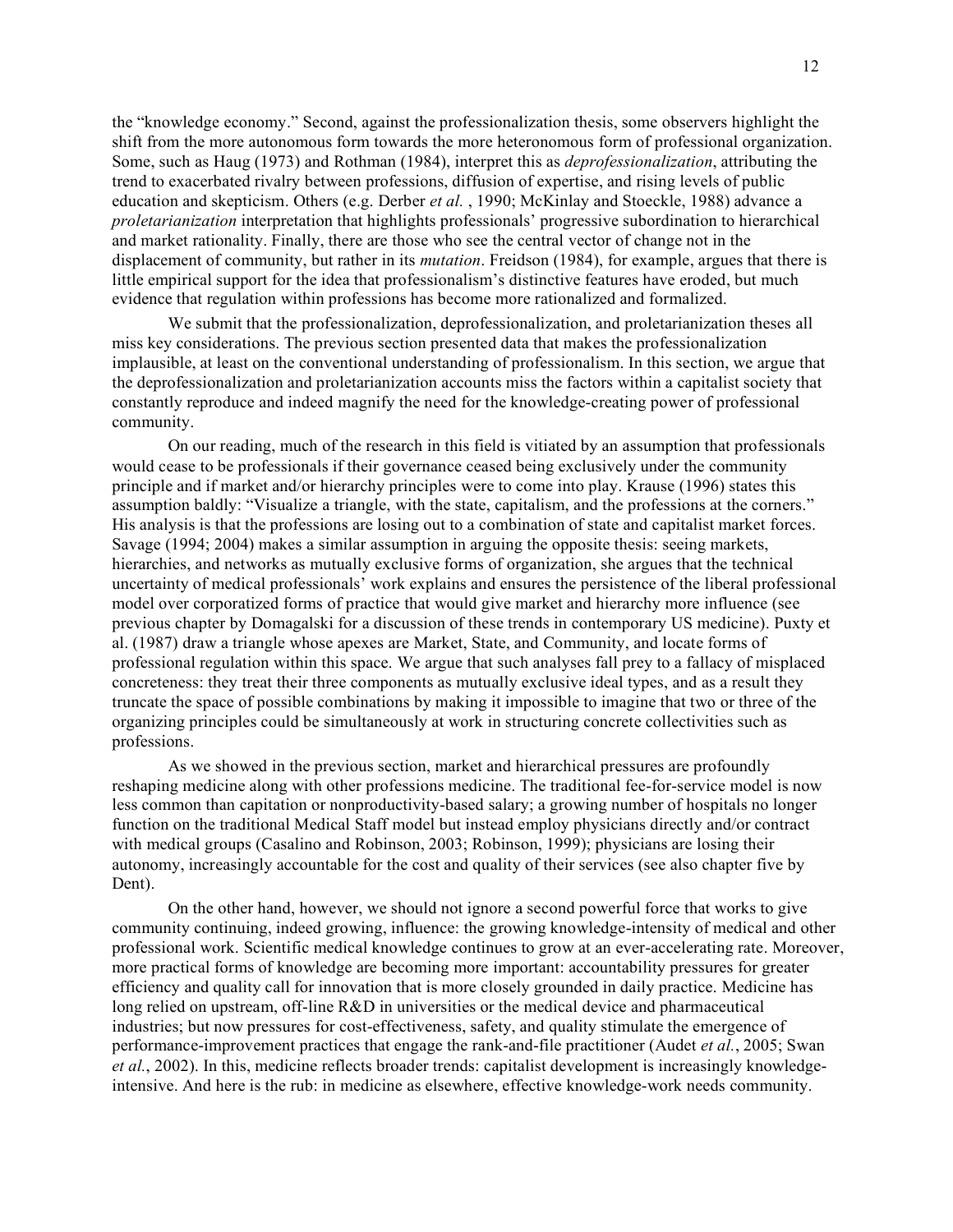Knowledge-workers need community within which to learn the craft elements of their skill-sets and within which they can continually advance knowledge, both theoretical and practical. Neither market nor hierarchy nor any combination of the two is as effective as community in supporting knowledge generation and diffusion (Adler, 2001). The market is weak at capturing the yield of knowledge development activities, since knowledge leaks to competitors. Hierarchical mechanisms too are intrinsically weak in assuring high quality outcomes in knowledge-intensive processes, since the knowledge-work process and its outputs are difficult to evaluate. Empirical research on knowledgeintensive organizations underlines the importance of community in the guise of the "communities of practice" (Adler, 2006; Davenport and Prosak, 1998; Davenport and Prusak, 2005; Fulmer, 2001; Leonard and Kiron, 2002; O'Dell *et al.*, 1998; Wenger *et al.,* 2002; Wenger and Snyder, 2000).

The conclusion we draw from the research discussed below is that the future of professions lies not in the demise of community, but primarily in new combinations of market, hierarchy, and community principles and the emergence of new forms of community – forms no longer rooted in the autonomy of professionals, but in the quality of their organized collaboration (cf. Davis, 1983; see also Rothman, 1987; Scott *et al.*, 2000).

### *The emergence of new forms of community.*

Consider the portrait painted by the Institute of Medicine of "a new health system for the 21st century" (Institute of Medicine, 2001). Where the traditional care delivery model is one in which "Individual physicians craft solutions for individual patients," in the model advocated by the IOM:

'The delivery of services is coordinated across practices, settings, and patient conditions over time. Information technology is used as the basic building block for making systems work, tracking performance, and increasing learning. Practices use measures and information about outcomes and information technology to continually refine advanced engineering principles and to improve their care processes. The health workforce is used efficiently and flexibly to implement change.'

Robinson (1999) describes the mutation underway in these terms:

'The now passing guild of autonomous physician practices and informal referral networks offered only a cost-increasing form of service competition and impeded clinical cooperation among fragmented community caregivers. The joining of physicians in medical groups, either multispecialty clinics or IPAs, opens possibilities for informal consultation, evidence-based accountability, and a new professional culture of peer review' (p. 234)

The leitmotif of the new form of professionalism is "collaborative interdependence" (see Silversin and Kornacki, 2000a; Silversin and Kornacki, 2000b). A growing number of hospitals are drawing physicians into collaboration with nurses and other hospital staff to improve cost-effectiveness and quality, often bringing together previously siloed departments in the process. A recent report describes the creation at Riverside Methodist hospital in Ohio of "clinical operating councils" that brought such groups together to examine improvement opportunities in broad "service lines" such as primary care, heart, women's health (Hagen and Epestin, 2005). Other hospitals have found that such committees are the ideal vehicle for developing and tracking the implementation of clinical pathways (Adler *et al.*, 2003). Here, guidelines are not imposed on physicians by insurance companies, but developed collaboratively by teams of doctors, nurses, technical and administrative staff — in the process, drawing physicians out of their fiefdoms. Intermountain Health Care is one such system, a case that also shows the importance of new support functions that can facilitate efforts to generate practice-based knowledge (Bohmer *et al.*, 2002).

Some of the larger medical groups too have been developing new organizational forms to support the collaborative learning needed in the new competitive environment. Governing boards are evolving away from simple partnership meetings towards more complex, articulated structures capable of exercising effective leadership (Epstein *et al.*, 2004). At organizations as different as the Mayo Clinic and Permanente Medical Group, an ethic of collaborative interdependence has emerged as critical to performance and improvement (Olsen and Brown, 2001; Pitts, 2003). New organizational structures and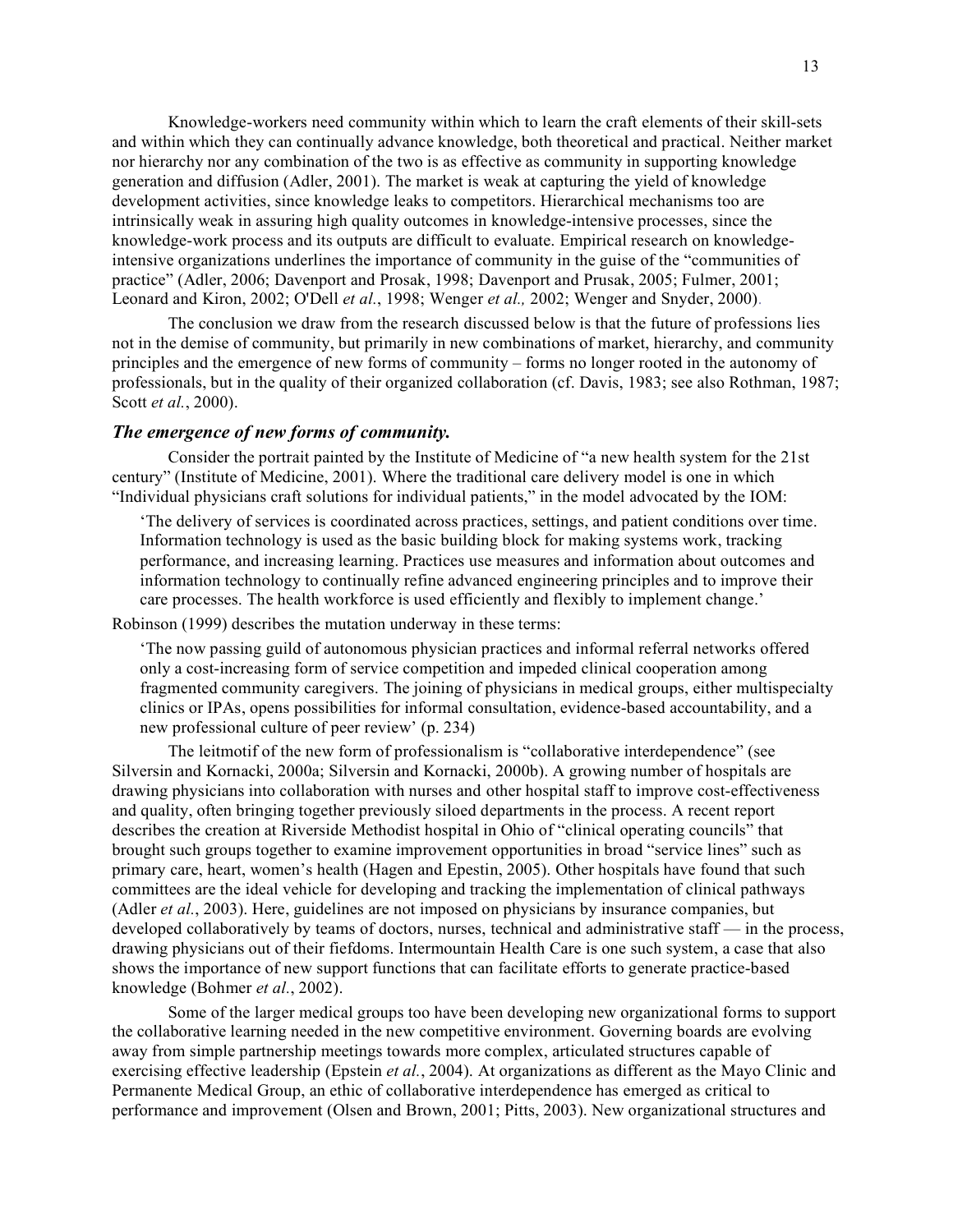processes link previously autonomous physicians and departments in improvement efforts (Norton *et al.*, 2002). Communities of practice are being used in lieu of conventional Continuing Medical Education to accelerate learnng and diffusion (Endsley *et al.,* 2005; Frankford *et al.*, 2000; Parboosingh, 2002)."Quality improvement collaboratives" have attracted considerable attention as a way to bring together a broader community around specific improvement goals (for an overview Massound et al. 2006; for example Mills and Weeks 2004). The most ambitious of these bring together a variety of stakeholders from different hospitals, medical groups, health plans, and employers to learn from each other (Solberg 2005).

Alongside these cases in healthcare, other professions also provide examples of new forms of community. Numerous professional service firms are working towards what Maister (1985) called the "one-firm firm" (see also McKenna and Maister 2002 for an update.). Here, the emphasis is on teamwork rather than the "eat what you kill" ethos that still prevails in the vast majority of U.S. law firms (Poll 2003). As Cooper et al. (1996, p. 631) note:

"The meaning of the term 'partner' has also changed. In the MPB, a partner is a team player, one who trusts the leadership and works for the common good, for example by transferring work to the person in the firm who is most competent or short of work."

A growing number of professional firms in law and accounting are now seeking performance improvement through collaborative approaches to "practice management" (Lambreth 2005; Lambreth 2001; Yanuklis 2005). Some in-house legal departments are using participative approaches to Six Sigma (Sager and Winkelman 2001).

The concentration and centralization of the industry seems to facilitate the emergence of these new forms of community. "Best practices" such as disease management programs, quality-oriented practice pattern information, and financial bonuses for quality are far more common in large, integrated medical groups such as Permanente than in the "cottage industry" of private practitioners in small offices (Rittenhouse *et al.*, 2004).

### **A DIFFICULT EVOLUTION**

Our analysis suggests that notwithstanding the growing salience of market and hierarchy pressures, community is reasserting itself in the organization of medical work, albeit in a new form. The evidence also suggests that the emergence of this new form of community is a difficult one.

Robinson (1999) dissects the multiple economic, legal/regulatory, and organizational challenges facing medical groups and other forms of "corporate" — i.e. organized — medical practice. The pettybourgeois ideal of autonomy remains strong -- and not only as an expression of resistance towards subordination to market and hierarchy:

'Many physicians, however, are individualistic in orientation and do not necessarily enter group arrangements very easily or comfortably. …[B]uilding physician groups is a difficult process. Most of the groups visited [in this study] are not well organized — they are groups in name only. Whatever group culture does exist is often oriented to preserving this loose-knit affiliation rather than developing a stronger organization. This culture of 'autonomy,' however, is not conducive to building an organization that encourages the development of physician-system integration or care management practices' (Gillies *et al.*, 2001).

In American medicine as in some other professions, the pain associated with this evolution is acute. Managed-care companies attempt to influence treatment decisions through denials of payment authorization and drug formularies restrict the range of medications physicians can prescribe (Himmelstein *et al.*, 2001). A wave of hospital conversions to for-profit status have increased profits, but also led to reduced staffing and salary rates and to increased mortality rates (Picone *et al.*, 2002). A wave of resistance by physicians and public revulsion at some of the denials of treatment imposed by insurance companies seem recently to have slowed down the trend to corporatization that had accelerated during the 1985-2000 period (Cunningham, 2004). However, there is little doubt that the healthcare system, like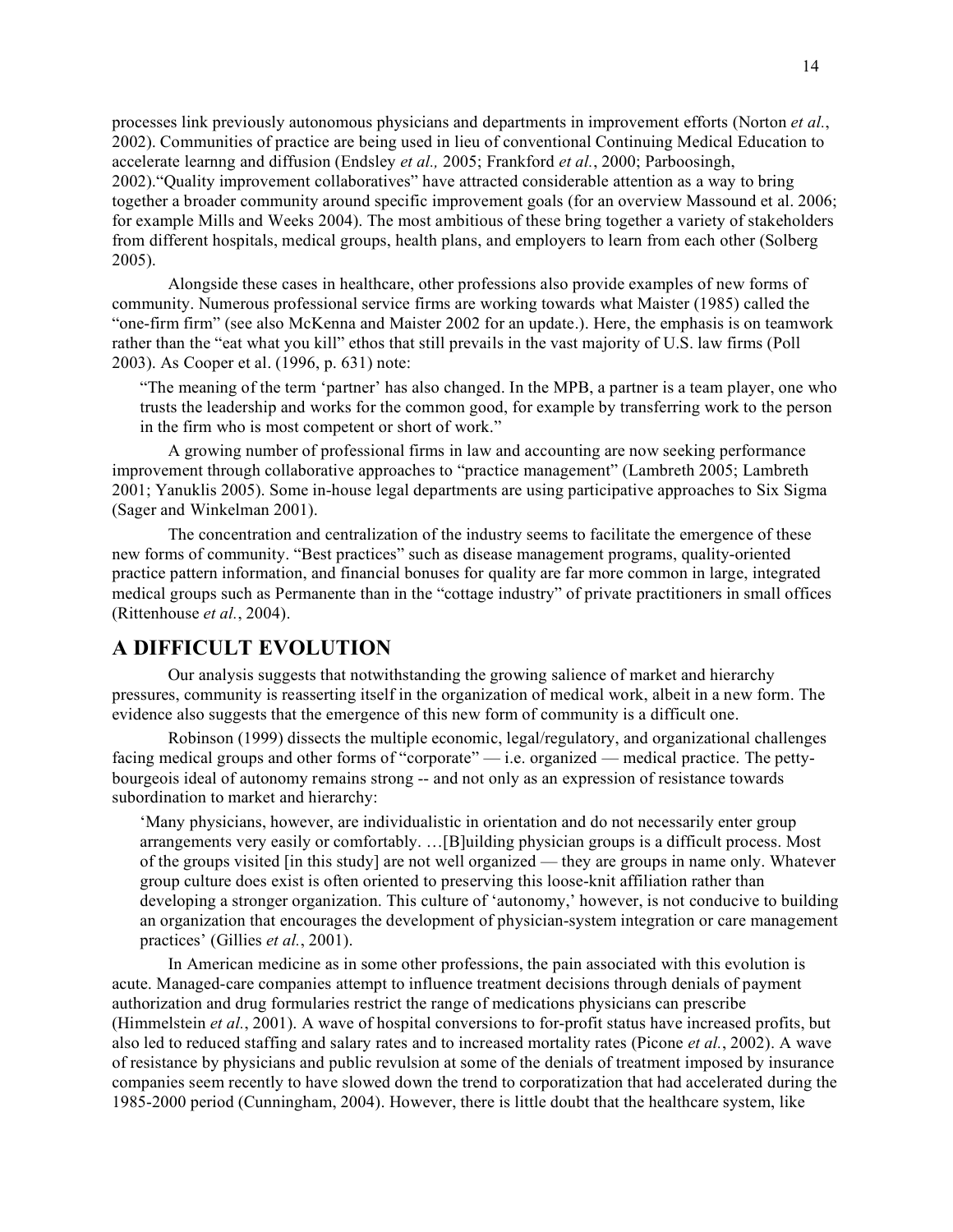other professional complexes, will come under increasing pressure to dramatically improve costeffectiveness and quality, and all the evidence points to the need for medicine to transcend the limits of the traditional liberal/independent profession form.

For those who see value in professionalism's distinctive features, there is a silver lining to these clouds: community is not so much disappearing as mutating, and mutating in what is arguably a progressive direction. Professional community seems to be moving away from the insular, elitist model and towards greater interdependence with a broader range of stakeholders. Some professionals will experience this move as a stressful destruction of their traditional independence, and there is little doubt that the shift is propelled by baser rather than nobler motives (e.g., Swan *et al*., 2002). But history, Marx noted, often progresses by its bad side (Marx, 1995/1847).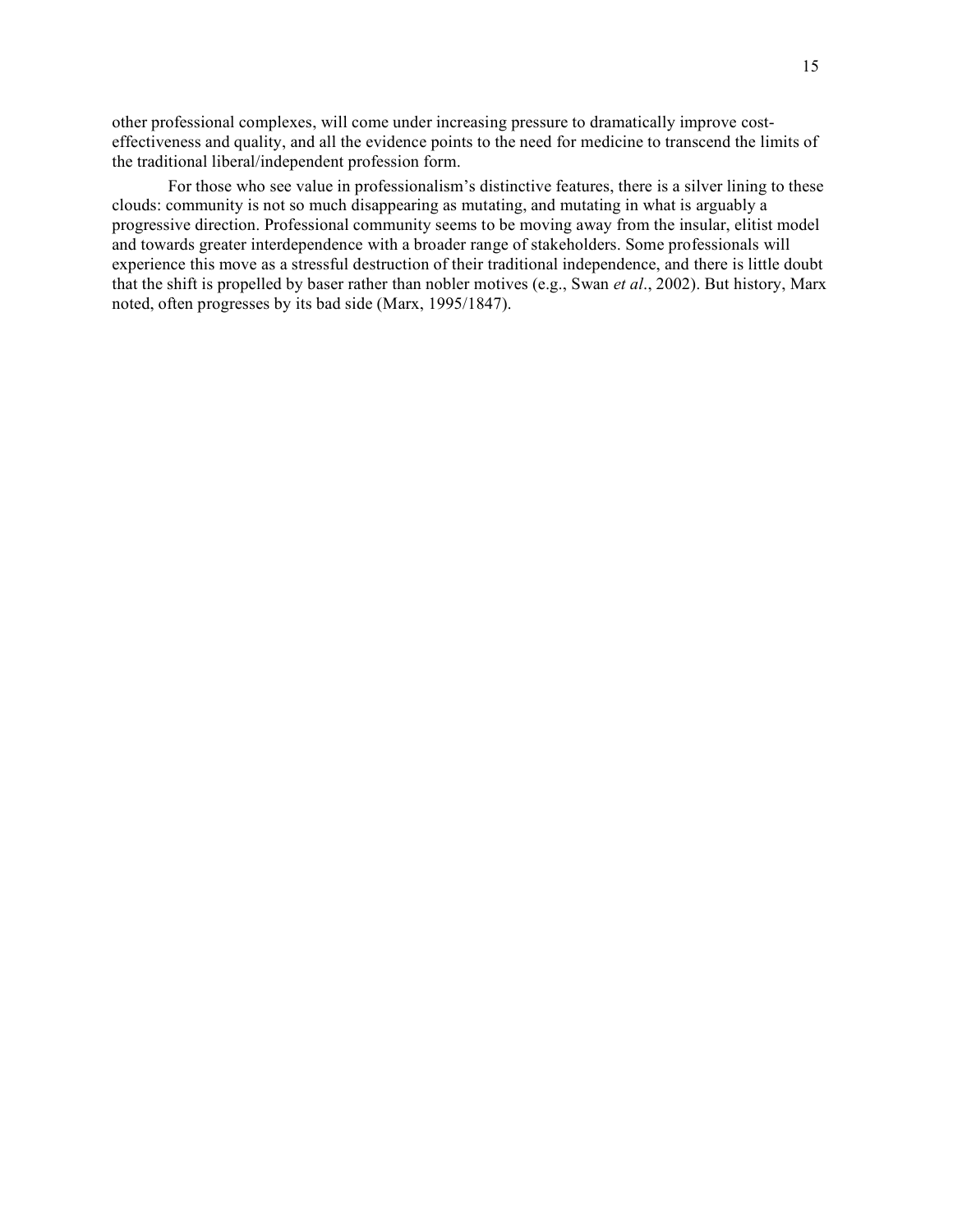## **References**

- Abbott, A. 1988. *The system of professions: An essay on the division of expert labor*. Chicago: University of Chicago Press.
- Adler, P. S. 2001. Market, hierarchy and trust: The knowledge economy and the future of capitalism. *Organization Science*, 12(2): 215-234.
- Adler, P. S., Riley, P., Kwon, S., Signer, J., Lee, B., and Satrasala, R. 2003. Performance Improvement Capability: Keys to Accelerating Improvement in Hospitals. *California Management Review*, 45(2): 12-33.
- Adler, P. S. 2006. Beyond hacker idiocy: A new community in software development. In C. Heckscher, and P. S. Adler (Eds.), *The Firm as a collaborative community: Reconstructing trust in the knowledge economy*. Oxford, UK: Oxford University Press.
- American Board of Internal Medicine. 1998. Project Professionalism. Philadelphia.
- American Hospital Association. 2004. *Hospital Statistics*. Chicago: Healthcare InfoSource.
- Angell, M. 1993. The doctor as double agent. *Kennedy Institute of Ethics Journal*, 3(3): 279-286.
- Ashburner, L., and L. Fitzgerald. 1996. Beleaguered professionals: Clinicians and institutional change in the NHS. H. Scarbrough (Ed.), *The Management of Expertise* Macmillan, London, 190-216.
- Audet, A. M., Doty, M. M., Shamasdin, J., and Schoenbaum, S. C. 2005. Measure, learn, and improve: physicians' involvement in quality improvement. *Health Affairs*, 24(3): 843-853.
- Baer, W. C. 1986. Expertise and professional standards. *Work and Occupations*, 13(4): 532-552.
- Barley, S. R. 1990. The alignment of technology and structure through roles and networks. *Administrative Science Quarterly*, 35: 61-103.
- Becker, H., Geer, B., Hughes, E. C., and Strauss, A. L. 1961. *Boys in white: student culture in medical school*. Chicago: University of Chicago Press.
- Bell, D. 1973. *The Coming of Post-industrial Society: A Venture in Forecasting*. New York: Basic Books.
- Bloche, M. G. 1999. Clinical loyalties and the social purposes of medicine. *Journal of the American Medical Association*, 281(3): 268-274.
- Bloomfield, B. P., and Coombs, R. 1992. Information technology, control and power: The centralization and decentralization debate revisited. *Journal of Management Studies*, 29(4): 459-484
- Bohmer, R., Edmondson, A. C., and Feldman, L. R. 2002. Intermountain Health Care. *Harvard Business School Case* 603-066.
- Boreham, P. 1983. Indetermination: Professional knowledge, organization and control. *Sociological Review*, 31: 693-718.
- Bradley, E. H., Holmboe, E. S., Mattera, J. A., Roumanis, S. A., Radford, M. J., and Krumholz, H. M. 2001. A qualitative study of increasing beta-blocker use after myocardial infarction: Why do some hospitals succeed? *Journal of American Medical Association*, 285(20): 2604-2611.
- Brint, S. G. 1994. *In an age of experts: The changing role of professionals in politics and public life*. Princeton, N.J.: Princeton University Press.
- Broadbent, J., and Laughlin, R. 1997. "Accounting logic" and controling professionals: The case of the public sector. In J. Broadbent, M. Dietrich, and J. Roberts (Eds.), *The end of the professions? The restructuring of professional work*, Vol. 4: 34-49. London and New York: Routledge.
- Bucher, R. 1988. On the natural history of health care occupations. *Work and occupations*, 15(2): 131- 147.
- Budetti, P. P., Shortell, S. M., M.Waters, T., Alexander, J. A., Burns, L. R., R.Gillies, R., and Zuckerman, H. 2002. Physician and health system integration. *Health Affairs*, 21(1): 203-210.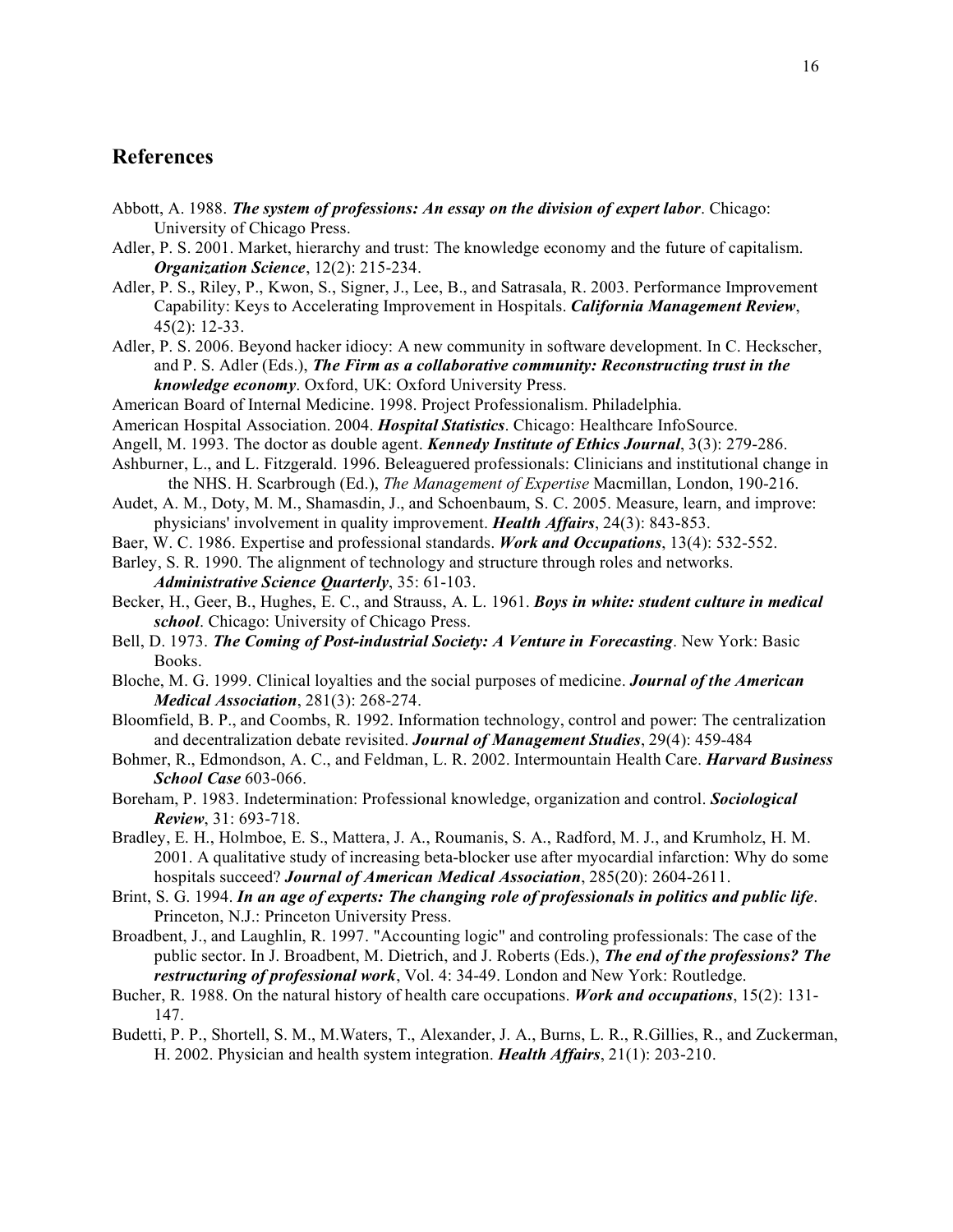- Burns, L. R., and Wholey, D. R. 2000. Responding to a consolidating health care system: Options for physician organizations. In J. D. Blair, M. D. Fottler, G. F. Savage, and G. T. Payne (Eds.), *Advances in Health Care Management*, Vol. 1: 261-323. Stamford, CT: JAI Press/Elsevier.
- Carlson, B. 2002. Improving quality starts with changing the culture; http://www.managedcaremag.com/archives/0209/0209.pratice.html; Sept.
- Casalino, L., and Robinson, J.C. 2003. Alternative models of hospital-physician affiliation as the Unites States moves away from tight managed care. *The Milbank Quarterly*, 81(2): 331-351.
- Castel, P., and Merle, I. 2002. Quand les norms de pratiques deviennent une resource pour les medecins. *Sociologie du Travail*, 44: 337-355.
- Castellani, B., and Wear, D. 2000. Physician views on practicing professionalism in the corporate age. *Qualitative Health Research*, 10(4): 490-506.
- Causer, G. a. E., M. . 1999. Professionals as managers across the public sector. In M. E. a. S. Halford (Ed.), *Professionals and the New Managerialism in the Public Sector*: 83-101. Buckingham: Open University Press.
- Center for Health Policy Research. 2003. *Physician socioeconomic statistics*. Chicago, IL: American Medical Association.
- Child, J., and Fulk, J. 1982. Maintenance of occupational control: The case of professions. *Work and Organizations*, 9: 155-192.
- Cooper, D. J., Puxty, T., Robson, K., and Willmott, H. 1994. Regulating accountancy in the UK: Episodes in a changing relationship between the state and the profession. In A. Hopwood, and P. Miller (Eds.), *Accounting as a Social and Institutional Practice*. Cambridge: Cambridge University Press.
- Cooper, D. J., Hinings, B., Greenwood, R., and Brown, J. L. 1996. Sedimentation and transformation in organizational change: The case of Canadian law firms. *Organization Studies*, 17(4): 623-647.
- Cunningham, R. 2004. Professionalism reconsidered: Physician payment in a small-practice environment. *Health Affairs*, 23(6): 36-47.
- Davenport, T. H., and Prosak, L. 1998. *Working knowledge: How organizations manage what they know*. Boston, MA: Harvard Business School Press.
- Davenport, T. H., and Prusak, L. 2005. Knowledge management in consulting. In L. Greiner, and F. Poulfelt (Eds.), *Handbook of Management Consulting: The Contemporary Consultant*: 305-326. Mason OH: Thompson/ South-Western.
- Davis, F. 1966. *The nursing profession: five sociological essays*. New York: Wiley.
- Davis, N. M. 1983. The foremost problems associated with formulary management. *Hosp Pharm*, 18(3): 131, 134-135.
- Dent, M. 1993. Professionalism, educated labour, and the state: Hospital medicine and the new managerialism. *Sociological Review*, 41(2): 244-273.
- Derber, C., Schwartz, W., and Magrass, Y. 1990. *Power in the highest degree: Professionals and the rise of a new mandarin order*. N.Y.: Oxford University Press.
- Domagalski, T. 2005. Physician discontent: Dissent or co-optation in response to capitalist initiatives?, 4th International Critical Management Studies Conference. Cambridge UK, July.
- Doolin, B. 2002. Enterprise discourse, professional identity, and the organizational control of hospital clinicians. *Organization Studies*, 23(3): 369-390.
- Dore, R. 1983. Goodwill and the spirit of market capitalism. *British Journal of Sociology*, 34(4): 459- 482.
- Eccles, R. G., and White, H. C. 1988. Price and authority in inter-profit center transactions. *American Journal of Sociology*, 94: S17-S51.
- Edmondson, A. C., Bohmer, R. M., and Pisano, G. P. 1999. Learning new technical and interpersonal routines in operating room teams: The case of minimally invasive cardiac surgery.
- Emanuel, E. J., and Emanuel, L. L. 1996. What is accountability in health care? *Annals of Internal Medicine*, 124(2): 229-239.
- Endsley, S., Kirkegaard, M., and Linares, A. 2005. Working together: Communities of practice in family medicine. *Family Practice Management*, 12(1): 28-32.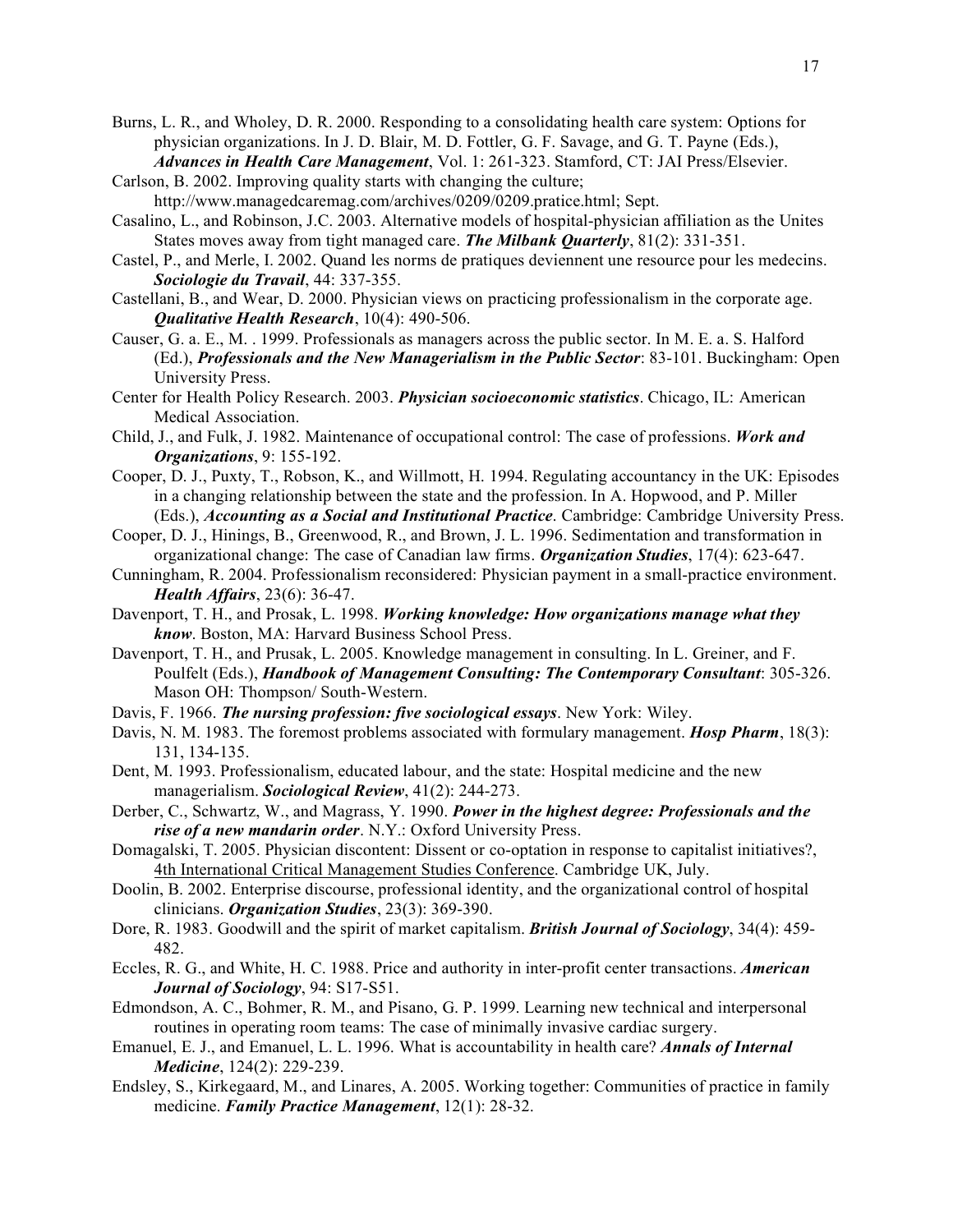- Epstein, A. L., Fitzpatrick, R., and Bard, M. J. 2004. The four stages of development of medical group governing boards. *Group Practice Management*, Jan. 2004: 52-56.
- Fitzgerald, L., and Ferlie, E. 2000. Professionals: Back to the future? Human Relations. 53(5): 713-739.
- Flood, A. B., and Fennell, M.L. 1995. Through the lenses of organizational sociology: The role of organizational theory and research in conceptualizing and examining our health care system. *Journal of Health and Social Behavior*: 154-169.
- Frankford, D. M., Patterson, M. A., and Konrad, R. T. 2000. Transforming practice organizations to foster lifelong learning and commitment to medical professionalism. *Academic Medicine*, 75(7): 708.
- Freidson, E. 1963. *The hospital in modern society*. New York: Free Press of Glencoe.
- Freidson, E. 1975. *Doctoring together: A study of professional social control*. New York: Elsevier.
- Freidson, E. 1984. The changing nature of professional control. *Annual Review of Sociology*, 10: 1-20.
- Freidson, E. 1994. *Professionalism reborn: Theory, prophecy, and policy*. Chicago: University of Chicago Press.
- Freidson, E. 2001. *Professionalism: The third logic*. Cambridge, UK: Polity.
- Freiman, A. M. 1998. The abandonment of the antiquated corporate practice of medicine doctrine: Injecting a dose of efficiency into the modern health care environment. *Emory Law Journal*, 47: 697-751.
- Friedman, C. P., Elstein, A. S., Wolf, F. M., Murphy, G. C., Franz, T. M., Heckerling, P. S., Fine, P. L., Miller, T. M., and Abraham, V. 1999. Enhancement of clinicians' diagnostic reasoning by computer-based consultation: A multisite study of 2 systems. *JAMA*, 282(19): 1851-1856.
- Fulmer, W. E. 2001. The World Bank and Knowledge Management: The Case of the Urban Services Thematic Group Harvard Business School case: 9-801-157.
- Galanter, M. 1983. Mega-law and mega-lawyering in the contemporary United States. In R. D. a. P. Lewis (Ed.), *The Sociology of the Professions: Lawyers, Doctors, and Others*: 152-176. New York: St. Martin's Press.
- Geist, P., and Hardesty, M. 1992. *Negotiating the crisis: DRGs and the transformation of hospitals*. Hillsdale: Lawrence Erlbaum Associates.
- Giddens, A. 1991. *Modernity and self-identity*. Stanford, CA: Stanford University Press.
- Gillies, R. R., Zuckerman, H. S., Burns, L. R., Shortell, S. M., Alexander, J. A., Budetti, P. P., and Waters, T. M. 2001. Physician-system relationships: stumbling blocks and promising practices. *Medical Care*, 39(7 Suppl 1): I92-106.
- Goode, W. G. 1957. Community within a community: The professions. *American Sociological Review*, 22: 194-200.
- Goss, M. E. W. 1961. Influence and authority among physicians in an outpatient clinic. *American Sociological Review*, 26: 39-50.
- Greenwood, E. 1957. Attributes of a profession. *Social Work*, 2: 45-55.
- Habermas, J. 1975. *Legitimation crisis*. Boston: Beacon Press.
- Hackner, D., Tu, G., Weingarten, S., and Mohsenifar, Z. 1990. Guidelines in pulmonary medicine: A 25 year profile. *Chest*, 116: 1046-1062.
- Hafferty, F. W., and Wolinsky, F. 1991. Conflicting characterizations of professional dominance. In J. A. Levy (Ed.), *Current research on occupations and professions*, Vol. 6: 225-249. Greenwich, CT: JAI.
- Hafferty, F. W., and Light, D. W. 1995. Professional dynamics and the changing nature of medical work. *Journal of Health and Social Behavior*.
- Hagen, B. P., and Epestin, A. 2005. Partnering with your medical staff: Turning competitors into collaborators, ACHE Congress on Healthcare Management.
- Halpern, S. A. 1992. Dynamics of professional control: Internal coalitions and cross-professional boundaries. *American Journal of Sociology*, 97(4): 994-1021.
- Hanlon, G. 2004. Institutional forms and organizational structures: Homology, trust and reputational capital in professional service firms. *Organization Studies*, 11(2): 187-210.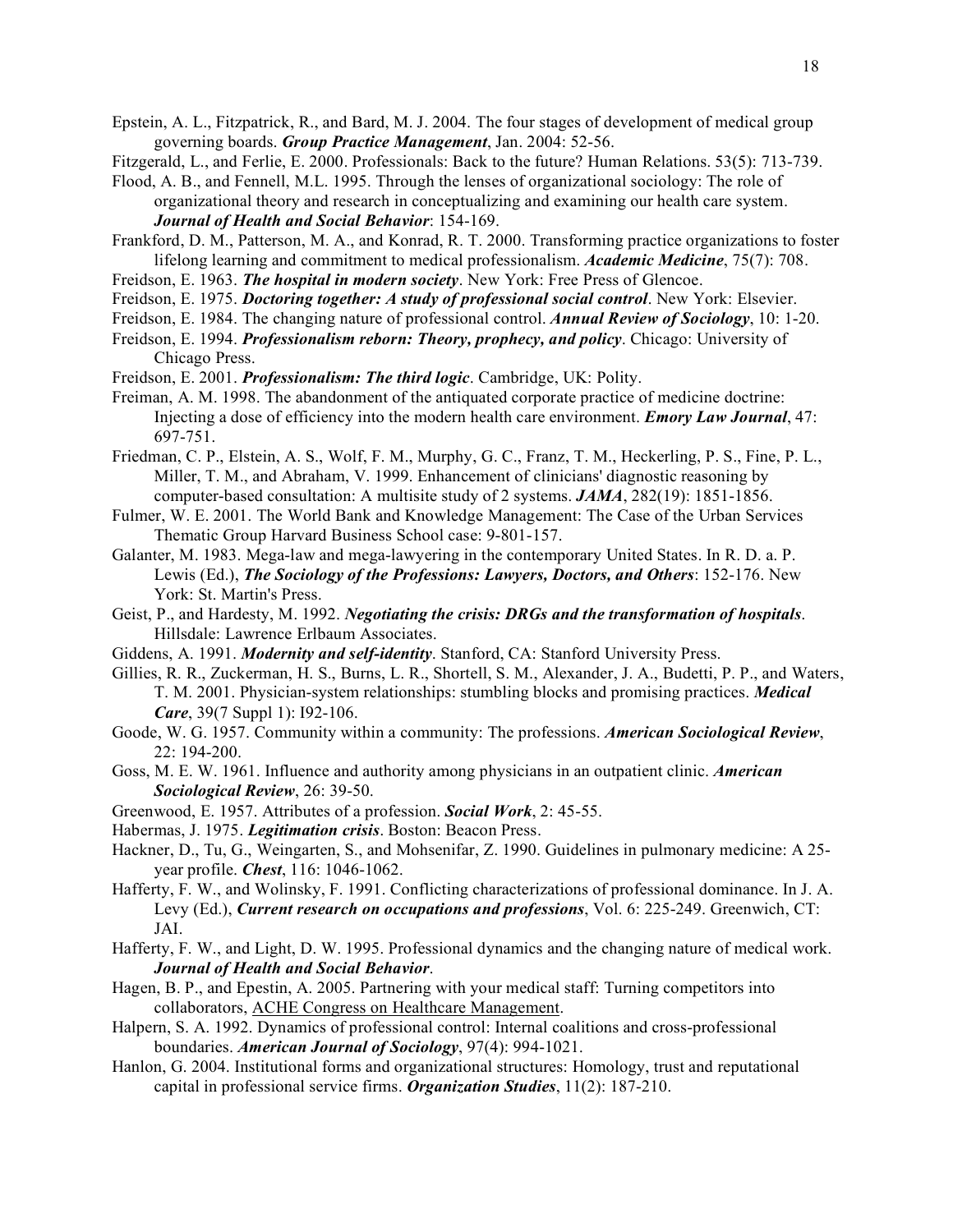- Haug, M. 1973. Deprofessionalization: An alternative hypothesis for the future. *Sociological Review Monograph*, 20: 195-211.
- Haug, M. 1975. The deprofessionalization of everyone? *Sociological Focus*: 197-213.
- Himmelstein, D. U., Hellander, I., and Woolhandler, S. 2001. *Bleeding the patient: the consequences of corporate healthcare*. Monroe, ME: Common Courage Press.
- Hinings, B., Greenwood, R., and Cooper, D. 1999. The dynamics of change in large accounting firms. In D. Brock, M. Powell, and C. R. Hinings (Eds.), *Restructuring the professional organisation*: 131- 153. London: Routledge.
- Hoff, T. J. 1999a. The social organization of physician-managers in a changing HMO. *Work and Occupations*, 26(3): 324-351.
- Hoff, T. J. 1999b. The paradox of legitimacy: Physician executives and the practice of medicine. *Health Care Management Review*, 24(4): 54-64.
- Hutchins, G. 1999. Project management: The next big thing, Quality Progress, Vol. 32: 118-119.
- Ingelfinger, F. J. 1973. Algorithms, anyone? *N Engl J Med*, 288(16): 847-848.
- Institute of Medicine. 2001. *Crossing the quality chasm: A new health system for the 21st century*. Washington, DC: National Academy Press.
- Johnson, T. J. 1972. *Professions and power*. London,: Macmillan.
- Kassirer, J. P., and Kopelman, R. I. 1990. Diagnosis and decisions by algorithms. *Hosp Pract (Off Ed)*, 25(3): 23-24, 27, 31.
- Kitchener, M. 2000. The 'bureaucratization' of professional roles: The case of clinical directors in UK hospitals. *Organization*, 7(1): 129-154.
- Krause, E. A. 1996. *Death of the Guilds: Professions, States, and the Advance of Capitalism, 1930 to the Present*. New Haven: Yale University Press.
- Lammers, J. C., and Geist, P. 1997. The transformation of caring in the light and shadow of 'Managed care'. *Health Communication*, 9(1): 45-60.
- Larson, M. S. 1977. *The rise of professionalism: A sociological analysis*. Berkeley: U. of Cal. Press.
- Leonard, D., and Kiron, D. 2002. Managing Knowledge and Learning at NASA and the Jet Propulsion Laboratory (JPL) Harvard Business School Case: 9-603-062.
- Levay, C., and Waks, C. 2005. Professions and the pursuit of transparency: Two cases of professional development, The 4th International Critical Management Studies Conference. Cambridge UK.
- Light, D., and Levine, S. 1988. The changing character of the medical profession: a theoretical overview. *Milbank Q*, 66(Suppl 2): 10-32.
- Light, D. W. 1993. Countervailing power: The changing character of the medical profession in the United States. In F. W. H. a. J. B. McKinlay (Ed.), *The Changing Medical Profession: An International Perspective*: 69-79 New York: Oxford University Press.
- Lin, S. X., Hooker, R.S., Lenz, E.R., and Hopkins, S.C. 2002. Nurse practitioners and physician assistants in hospital outpatient departments,1997-1999. *Nursing Economics*, 20(4): 174-179.
- Lohr, K. N. 1995. Guidelines for clinical practice: what they are and why they count. *J Law Med Ethics*, 23(1): 49-56.
- Macdonald, S. 1995. Learning to Change: An Information Perspective on Learning in the Organization. *Organization Science*, 6(5): 557-568.
- Maister, D. H. 1993. *Managing the professional service firm*. NY: Free Press.
- Marquand, D. 1997. Professionalism and politics: Towards a new mentality? In J. Broadbent, M. Dietrich, and J. Roberts (Eds.), *The end of the professions? The restructuring of professional work*, Vol. 4: 140-147. London and New York: Routledge.
- Marx, K. 1995/1847. *The Poverty of Philosophy*: Prometheus Books.
- May, W. E. 1985. Consensus or coercion [editorial]. *JAMA*, 254(8): 1077.
- McKinlay, J. B., and Stoeckle, J. D. 1988. Corporatization and the social transformation of doctoring. *International Journal of Health Services*, 18: 191-205.
- Mechanic, D. 2000. Managed care and the imperative for a new professional ethic. *Health Affairs* 19(5): 100-111.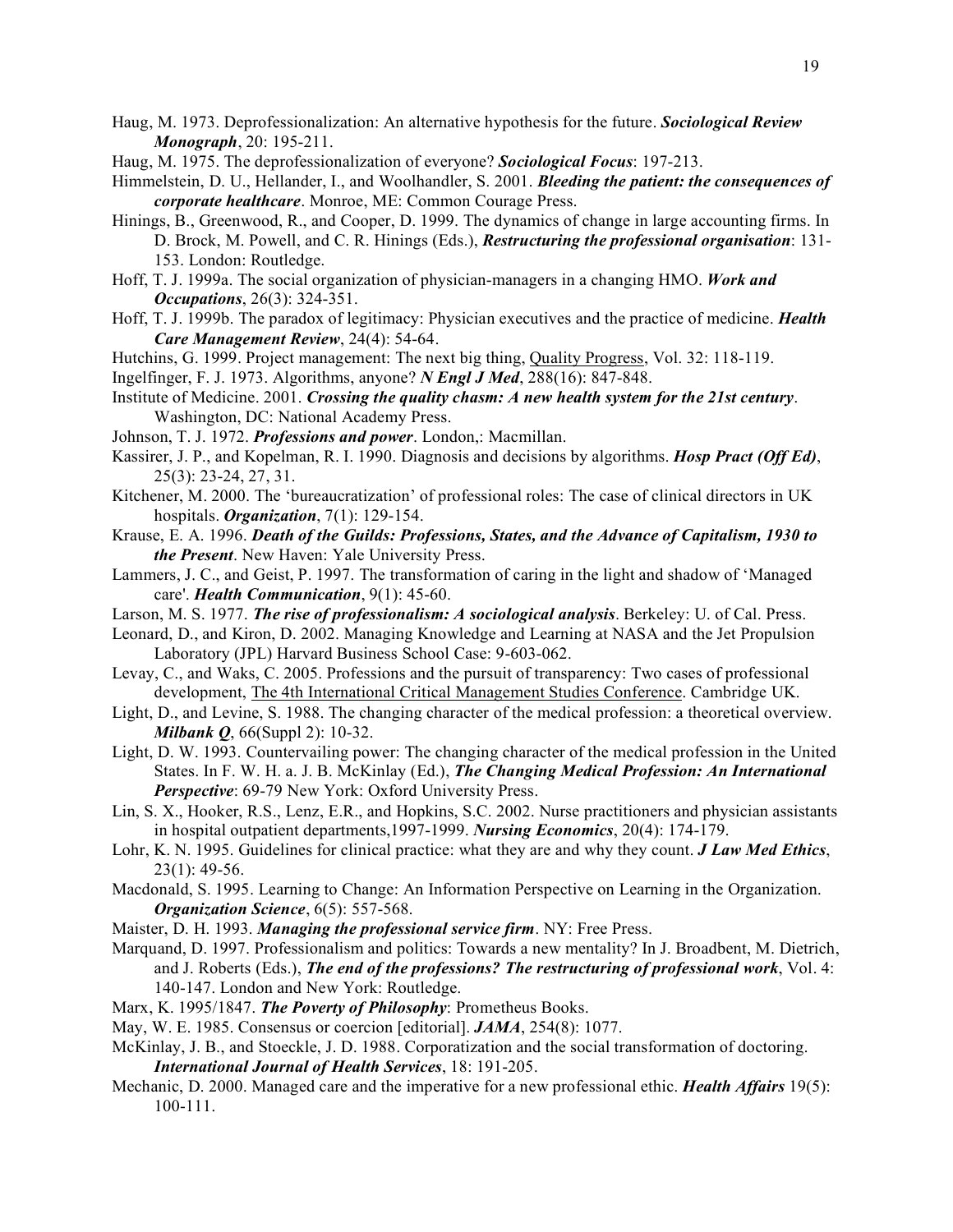- Middlehurst, R., and Kennie, T. 1997. Leading professionals: Towards new concepts of professionalism. In J. Broadbent, M. Dietrich, and J. Roberts (Eds.), *The end of the professions? The restructuring of professional work*, Vol. 4: 50-68. London and New York: Routledge.
- Mintzberg, H. 1979. *The structuring of organizations: A synthesis of the research*. Englewood Cliffs, N.J.: Prentice-Hall.
- Morris, C. R. 1999. The health-care economy is nothing to fear, The Atlantic Monthly: 86-96.
- Nanda, A. 2003. Broken trust: Role of professionals in the Enron debacle: HBS case 9-903-084.
- Nelson, R. L., and Trubek, D. M. 1992. Areas of professionalism: the professional ideologies of lawyers in context. In R. L. Nelson, D. M. Trubek, and R. L. Solomon (Eds.), *Lawyers' ideals/lawyers' practice: Transformations in the American legal profession*: 177-214. Ithaca, NY: Cornell University Press.
- Norton, J. L. W., Fisk, A. W., and Lawless, N. M. 2002. Managing prescribing cost and quality: One group's experience. *Group Practice Journal*: 1-6.
- O'Dell, C. S., Grayson, C. J., and Essaides, N. 1998. *If only we knew what we know : the transfer of internal knowledge and best practice*. New York: Free Press.
- Oakes, L. S., Townley, B., and Cooper, D. J. 1998. Business planning as pedagogy: Language and control in a changing institutional field *Administrative Science Quarterly*, 43(2): 257.
- Olsen, K. D., and Brown, M.E. 2001. Preserving the core of quality care as the practice evolves: The Mayo Clinic model of care. *Group Practice Journal*: 11-19.
- Ouchi, W. G. 1980. Markets, Bureaucracies, and Clans. *Administrative Science Quarterly*, 25(1): 129- 141.
- Panush, R. S. 1995. A higher standard. *Am J Med*, 98(2): 211-212.
- Parboosingh, J. T. 2002. Physician communities of practice: Where learning and practice are inseparable. *The Journal of Continuing Education in the Health Professions*, 22: 230-236.
- Parsons, T. 1939. The professions and social structure. *Social Forces*, 17: 457-467.
- Parsons, T. 1971. *The system of modern societies*. Englewood Cliffs, NJ: Prentice-Hall.
- Patel, K., and Rushefsky, M. 1995. *Health care politics and policy in America. Armonk*. NY: M. E. Sharpe.
- Picone, G., Chou, S. Y., and Sloan, F. . 2002. Are for-profit hospital conversions harmful to patients and to Medicare? *RAND Journal of Economics*, 33(3): 1-17.
- Pitts, R. 2003. Partnership is a state of mind -- not a piece of paper: Enculturation at Kaiser Permanente Orange County. *Group Practice Journal*: 1-18.
- Porter, A. C. 1989. External standards and good teaching: The pros and cons of telling teachers what to do. *Educational Evaluation and Policy Analysis*, 11(4): 343-356.
- Powell, J., and Clarke, A. 2002. The WWW of the World Wide Web: Who, What, and Why? *Journal of Medical Internet Research*, Vol. 4.
- Powell, W. 1990. Neither market nor hierarchy: Network forms of organization. *Research in Organizational Behavior*, 12: 295-336.
- Puxty, A. C., Willmott, H. C., Cooper, D. J., and Lowe, T. 1987. Modes of Regulation in Advanced Capitalism: Locating Accountancy in Four Countries. *Accounting, Organizations and Society*, 12(3): 273-291.
- Quinn, J. B., Anderson, P., and Finkelstein, S. 1996. Managing Professional Intellect: Making the Most of the Best, Harvard Business Review: 71-80.
- Reed, M. I. 1996. Expert power and control in later modernity: An empirical review and theoretical synthesis. *Organization Studies*, 17(4): 573-597.
- Rittenhouse, D. R., Grumbach, K., O'Neil, E.H., Dower, C., Bindman, A. 2004. Physician organization and care management in California: From Cottage to Kaiser *Health Affairs*, 23(6): 51-63.
- Ritzer, G., and Walczak, D. . 1988. Rationalization and the deprofessionalization of physicians. *Social Forces*, 67: 1-22.
- Robinson, J. C. 1999. *The corporate practice of medicine : competition and innovation in health care*. Berkeley, Calif.: University of California Press.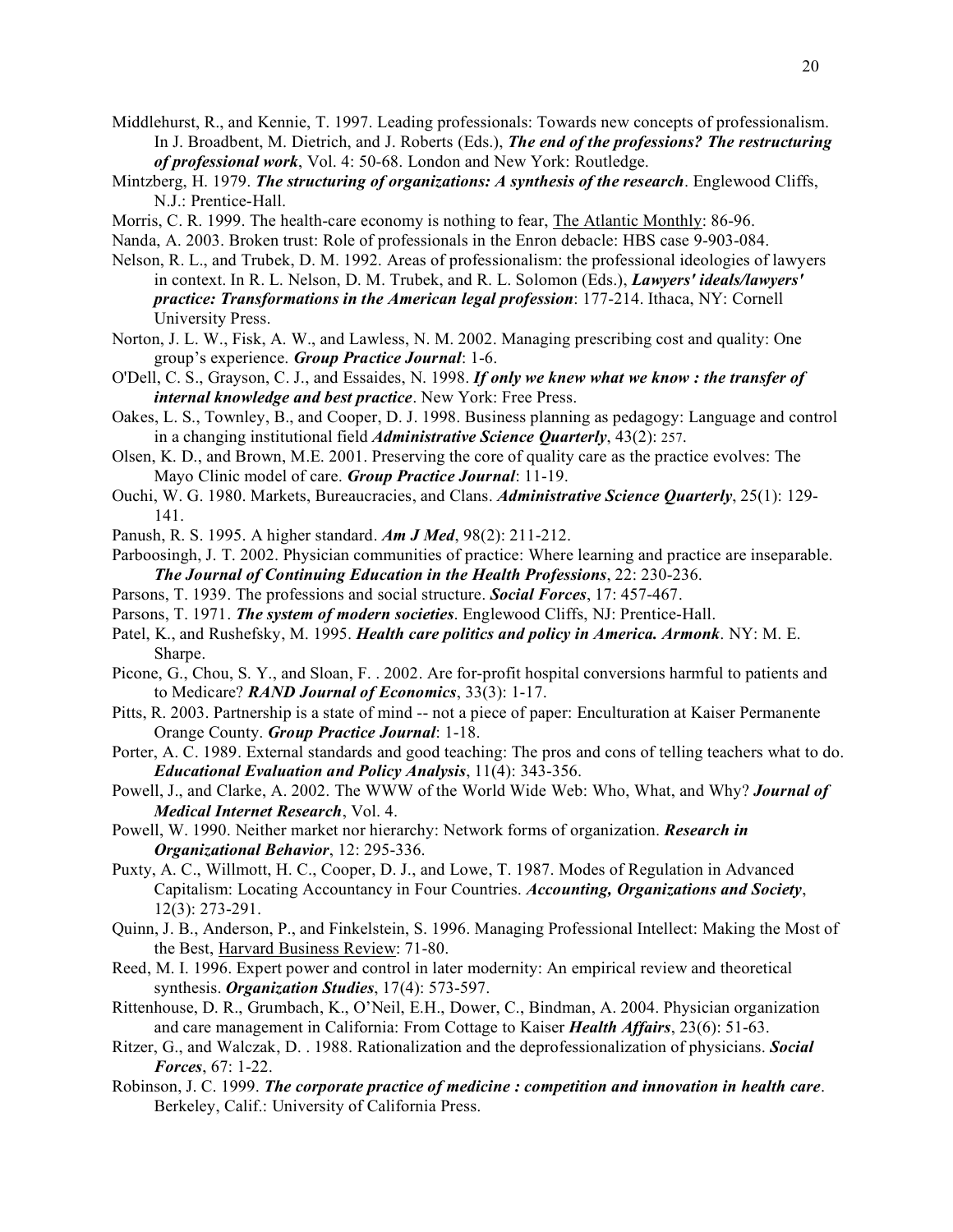- Rosenholtz, S. J. 1987. Education reform strategies: Will they increase teacher commitment? *American Journal of Education*: 534-562.
- Roth, J. 1974. Professionalism: The sociologist's decoy. *Sociology of Work and Occupations*, 1: 6-23.
- Rothman, R. A. 1984. Deprofessionalization: The case of law in America. *Work and Occupations*, 11(2): 183-.
- Rothman, R. A. 1987. *Working: Sociological Perspectives*. Englewood Cliffs, NJ: Prentice-Hall.
- Savage, D. A. 1994. The professions in theory and history: The case of pharmacy. *Business and Economic History*, 23(2): 129-160.
- Savage, D. A. 2004. Professional sovereignty revisited: The network transformation of American medicine? *Journal of Health Politics, Policy and Law*, 29(3-5): 661-677.
- Scharffs, B. G. 2001. Law a craft. *Vanderbilt Law Review*, 54(6): 2243-2347.
- Scott, J. 1991. *Social network analysis: A handbook*. London: Sage Publications.
- Scott, W. R. 1982. Managing professional work: Three models of control for health organizations. *Health Services Research*, 17: 213-240.
- Scott, W. R. 1995. *Institutions and organizations*. Thousand Oaks, CA: Sage.
- Scott, W. R., Ruef, M., Mendel, P. J., and Caronna, C. 2000. *Institutional change and health care organizations: From professional dominance to managed care*. Chicago: University of Chicago Press.
- Sharma, A. 1997. Professional as agent: Knowledge asymmetry in agency exchange. *Academy of Management Review*, 22(3): 758-798.
- Silversin, J., and Kornacki, M. J. 2000a. Creating a physician compact that drives group success. *MGM Journal*, 47(3): 54-62.
- Silversin, J., and Kornacki, M. J. 2000b. Leading Physicians through Change : How to Achieve and Sustain Results. In A. C. o. P. Executives (Ed.).
- Simpson, K. N., McLaughlin, C. P., and Kaluzny, A. D. 1994. Planning, organizing, and leading continuous improvement. In C. P. M. A. D. Kaluzny (Ed.), *Continuous quality improvement in health care: Theory, implementation, and applications*. Gaithersburg, MD: Aspen Publishers.
- Special issue of the Milbank Quarterly. 1988. *the Milbank Quarterly*, 66(suppl. 2).
- Strauss, A., Schatzman, L., Bucher, R., Ehrlich, D., and Sabshin, M. 1963. The hospital and its negotiated order. In E. Freidson (Ed.), *The hospital in modern society*: 147-169. NY: Free Press of Glencoe.
- Sullivan, S., and Hazlet, T. 1995. Translog cost function estimation of the impact of restrictive hospital drug formularies on hospital drug costs and length of stay. *Paper presented at APhA Annual Meeting. Orlando, FL*.
- Swan, J., Scarborough, H., and Robertson, M. 2002. The construction of 'communities of practice' in the management of innovation. *Management Learning*, 33(4): 477-496.
- Swan, J. A., and Newell, S. 1995. The role of professional associations in technology diffusion. *Organization Studies*, 16(5): 847-874.
- Thompson, E. 2000. Organized doctors. *Modern Healthcare*, 30(9): 35-40.
- Tunis, S., Hayward, R. S., Wilson, M. C., Rubin, H. R., Bass, E. B., Johston, M., and Steinberg, E. P. 1994. Internists' attitudes about clinical practice guidelines. *Annals of Internal Medicine*, 120(11): 956-963.
- Wallace, J. E. 1995. Organizational and professional commitment in professional and nonprofessional organizations. *Administrative Science Quarterly*, 40: 228-255.
- Wenger, E., and Snyder, W. 2000. Communities of practice: The organizational frontier. *Harvard Business Review*, 78(1): 139-145.
- Wenger, E., McDermott, R., and Snyder, W. M. 2002. *Cultivating Communities of Practice: A Guide to Managing Knowledge*: HBS Press Book
- Wilensky, H. L. 1964. The professionalization of everyone? *American Journal of Sociology*, 70: 137- 159.
- Wolinsky, F. D. 1993. The professional dominance, deprofessionalization, proletarianization, and corporatization perspectives: An overview and synthesis. In F. W. H. a. J. B. McKinlay (Ed.), *The*